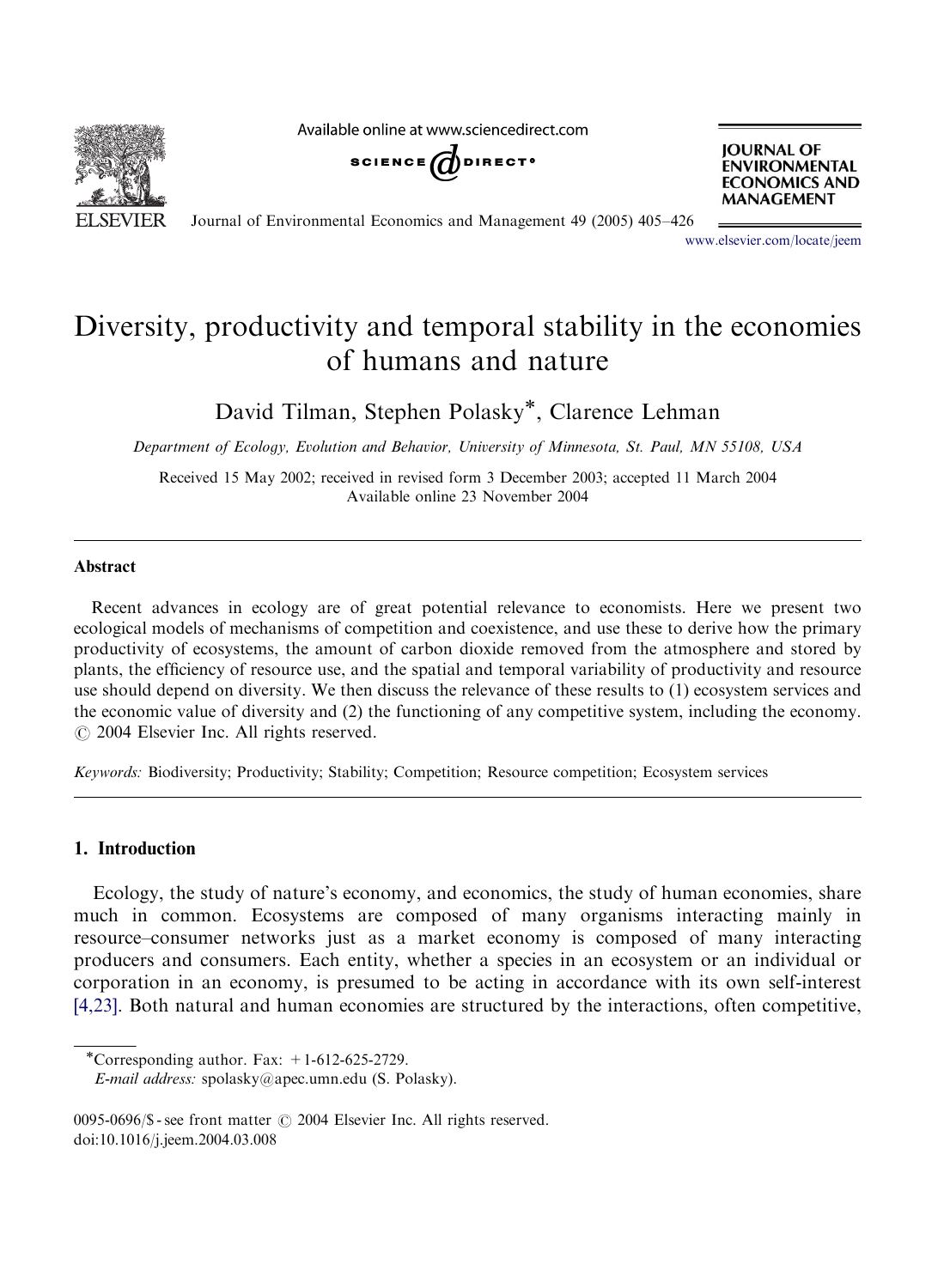among the various entities. Entities that find successful formulas for dealing with their environment, be they organisms in an ecosystem or firms in the marketplace, thrive, grow and replace those that do not. Selection pressures operate in both nature and the market, with surviving entities thus being relatively more efficient. Over time entities evolve, pushed by conscious search or by recombination and differential success, to more successful formulas for dealing with their environment. As a result of this evolution, the interactions among entities and the functioning of the system itself change over time.

Because ecology and economics share much in common, models and insights developed in one field may find ready application in the other. In fact, there has been a long his[tory](#page-20-0) of such crossfertilization between economics and biology. Charles Darwin credits Thomas Malthus for insights that lead to the theory of natural selection. More recently, economists have used ideas developed in evolutionary biology, such as the idea of evolutionarily stable strategies [16], to study the dynamic behavior of players in game theoretic models.

During the past two decades, a [body of theory has develo](#page-19-0)ped in ecology that has been built from microeconomic views of optimal foraging and competition among individuals to macroeconomic predictions of such ecosystem processes as productivity, efficiency of resource use, and temporal stability (e.g., [6,12,13,15,19,26,28,29,31]). Consumer–resource interactions, specifically competition among many different consumer species for limited resources, form the core of these models. Here we summarize some of this work, and show how biodiversity, defined as the number of consumer species (which differ in their traits), influences ecosystem productivity, efficiency of resource use, and temporal stability.

This work is potentially relevant to economists for at least three reasons. First, improved understanding of ecology can directly improve economic modeling. There has been a long tradition of bio-economic modeling in resource economics, nota[bly fores](#page-19-0)try and fishery models. Bio-economic models typically focus on a single species without spatial or temporal variation. Incorporating recent advances in ecology on the effects of interspecies competition and spatial and temporal variation can enrich bio-economic models (e.g., [3,5,21]). Second, natural and managed ecosystems provide many valued goods and services besides those derived from direct harvesting of resources. Examples of such ecosystem services range from generation and maintenance of production of potable water, to soil productivity to the regulation or modification of climate. Understanding ''natural production functions'' (i.e., ecosystem processes) is necessary for predicting possible impacts on ecosystem services from human actions and developing sound environmental policy. Third, as noted above, ecologists work on systems that in many ways resemble economic systems but often ask different questions or come at problems from a different viewpoint, and thus may generate insights that will prove useful to economists.

In this paper, we present two simple models of multispecies competition for resources that illustrate some recent advances in ecological theory, and we present a recent experimental test of these models. The first model assumes that a habitat has a single resource that limits the growth and abundance of all consumer species, and that there is also a limiting physical factor, such as temperature. An economic analogy would be a case in which a limited number of workers are hired by firms producing differentiated products facing potentially varying demand. Just as certain environmental (temperature) conditions are favorable for some species allowing them to out-compete other species and control more resource, consumer fads will be favorable for certain products allowing firms that produce those products to expand and hire more labor. The second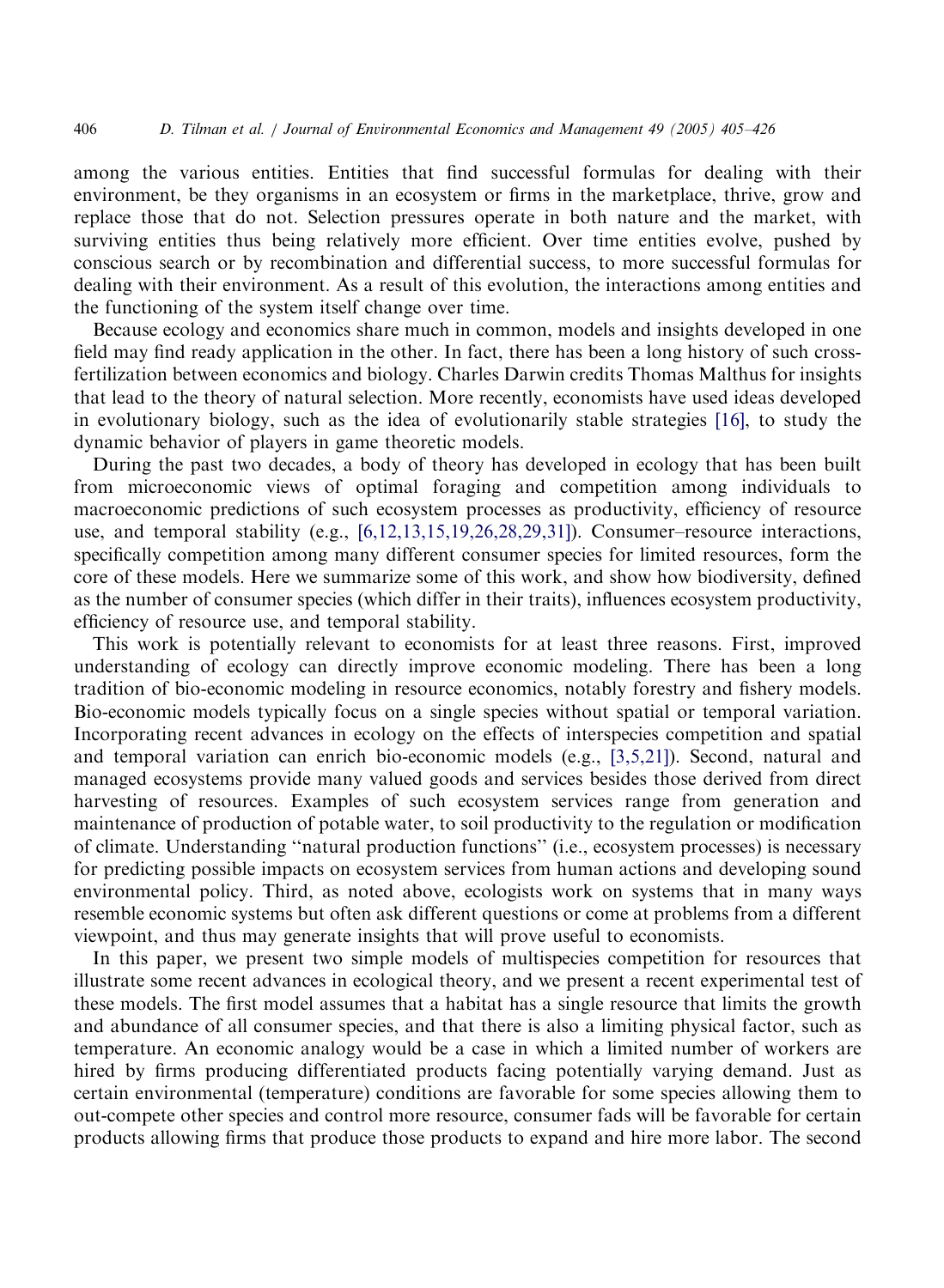model assumes that all species are limited by and compete for two nutritiona[lly](#page-19-0) [essential](#page-19-0) resources. An economic analogy is a model of production that depends on capital and labor inputs. Both models have considerable empirical and experimental support in ecology [6,28,31,35], and are especially important in describing competition and coexistence among plant species. Plant species are the primary producers of ecosystems. Their production provides food, fiber and fuel both to human societies and to the animal consumer species of ecosystems. Plant productivity contributes to many valuable ecosystem services such as carbon sequestration. Both models are capable of predicting the long-term persistence or stable coexistence of a large number of competing species if the species have the appropriate tradeoffs in their requirements for limiting resources and/or other limiting factors. These models may thus give insight into characteristics of firms that lead to concentration or to a diversi[fied econo](#page-20-0)my.

Because both models are capable of explaining the coexistence of an arbitrarily large number of competing species, they can be used to determine the effects of the number of species, or biodiversity, on the functioning of ecosystems [12,31,34]. Here we will present each model and explore how biodiversity impacts the macroecological processes of primary production, the efficiency of use of limiting resources, and, for the first model, the temporal stability of production in response to periodic disturbance. We next present two analytical abstractions of these models––abstractions that capture the essence of resource competition, and use these to determine analytically the impacts of biodiversity on productivity, resource use, and stability. In doing this, we discuss the relevance of this theory to both ecological and economic questions. Finally, as a test of these theories, we present recent experimental data that show how the number of plant species in an ecosystem impacts plant primary productivity and plant storage of carbon (i.e., longterm carbon dioxide removal from the atmosphere by plant communities).

In order to explore the effects of biodiversity on ecosystem processes, it is essential to separate these from effects attributable to particular species. It is well known in ecology that individual species differ in their traits, and that such differences impact ecosystem functioning. To separate such effects from those attributable to the number of species, per se, it is necessary to have communities assembled by random draws from a common pool of potential species. By then averaging over the functioning of many such randomly constructed communities of a given level of diversity, and comparing this to other random communities with different numbers of species, it is possible to determine if species number, per se, influences ecosystem functioning.

## 2. Two models of multi-species competition for resources

# 2.1. Competition with a single resource and a physical factor

Consider an ecosystem in which plants are limited by a single resource, such as soil nitrogen, and in which there is either spatial or temporal variation in a physical factor, such as temperature. Although levels of the physical factor and the resource jointly determine the growth rates of all species, only the resource is consumed in biomass production. Because consumption influences resource levels, and these in turn influence the growth rates of all species, resource competition is the mechanism whereby species influence each other's abundances. The level of the physical factor also influences growth rates and thus also influences the dynamics and outcome of competitive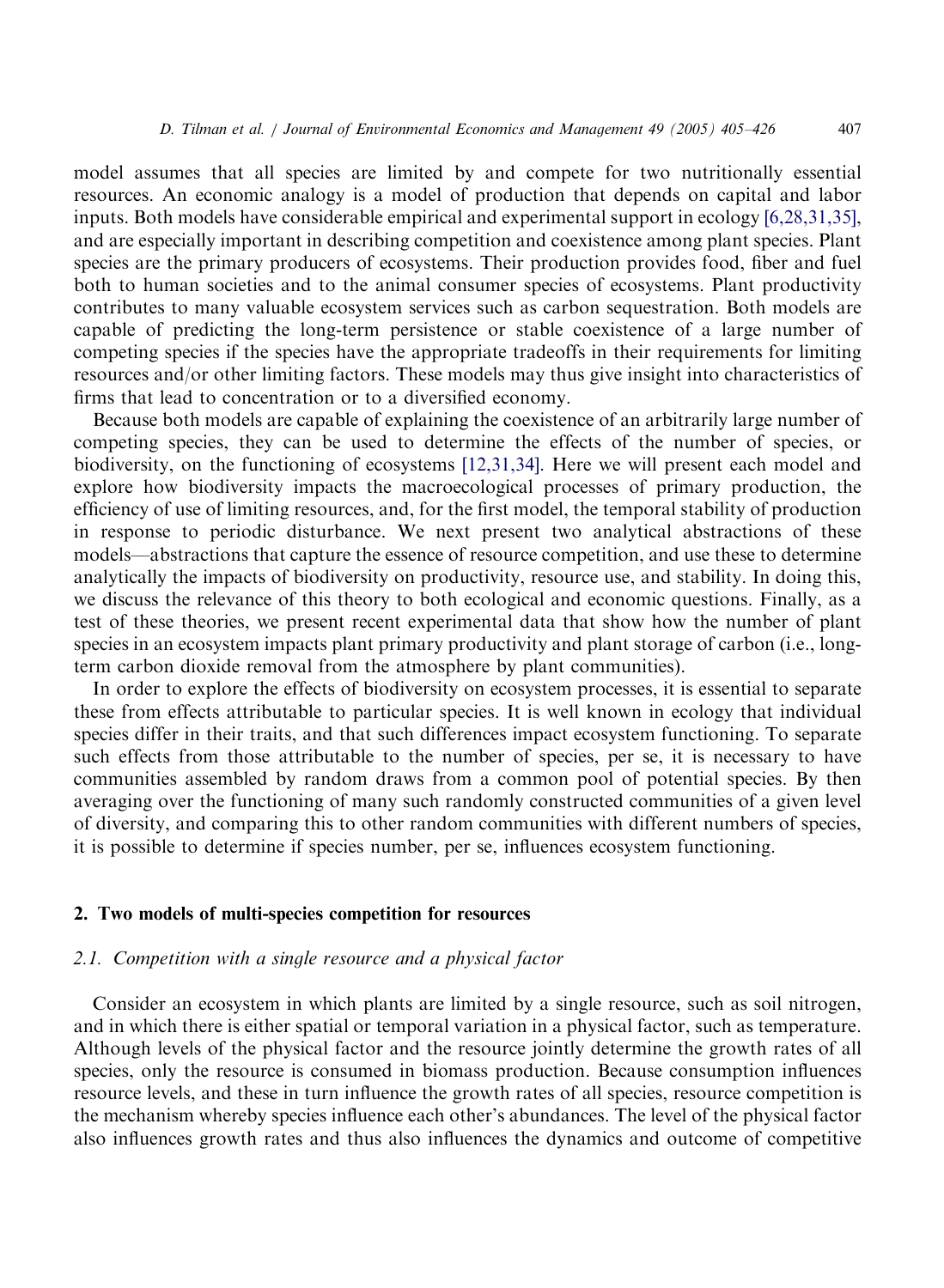interactions. At equilibrium in a physically homogeneous habitat, a single species is predicted to competi[tivel](#page-20-0)y displace all other species [28]. Multispecies coexistence occurs in this model if there is an interspecific tradeoff such that each species is a superior competitor for a limited range of values of the physical factor, and if the physical factor is heterogeneous, i.e., variable in space and/ or time [12].

We consider two measures of value generated by the ecosystem. First, productivity as measured by total plant biomass is a measure of value. Plant biomass is a good proxy for carbon sequestration, pollution filtration, or other valued ecosystem services. Plant biomass also can be harvested (e.g., timber, pulp, hay; however, our model does not formally consider harvesting behavior). Second, we consider a variant of the model in which the value of biomass differs among species. For example, some species may provide more of an ecosystem service per unit biomass, tree species differ in greater market value per unit of biomass or some grassland species may have greater nutritional value (protein) in forage or hay.

An economic analogy of the single resource model is to think of different species as different industries each with access to a different technology, and different individuals of a given species as different firms within the same industry, all having access to the same technology. As there is no analog in the ecological model to monopoly power, suppose there are enough firms within each industry to make each industry perfectly competitive. Each industry (synonymous with a technology) represents a different way of using a single input to produce a single output. In one economic interpretation, the efficiency of a technology for converting the single input into a homogeneous output depends upon stochastic environmental conditions. Technologies will be relatively efficient compared to rival technologies only for certain environmental conditions. A slightly different economic interpretation of this model is to think of each industry as using a single input to produce a single output that is differentiated from the outputs produced by other industries. Under this interpretation, the efficiency of each industry technology is fixed but demand for each differentiated product depends on stochastic consumer preferences. Under either interpretation, industries with access to profitable technologies will grow over time (acquire more resource input and produce more output) while industries with unprofitable technologies will shrink.

Formally, the model contains three types of dynamic variables:  $B_i$ , R and x, where  $B_i$  is the biomass (abundance) of species  $i$  (comparable to the capitalization of a firm),  $R$  is the concentration of the limiting resource (the amount of labor input available), and  $x$  is the value of the physical factor, which we will refer to as temperature (parameter defining the state of consumer preferences or the cost-effectiveness of a firm's method of production). The dynamics of  $B_i$  and R are then defined by the following differential equations, where there are as many equations for  $B_i$  as there are species (here there are N species, with N being species diversity):

$$
\frac{dB_i}{dt} = \left(g_i(x)\frac{R}{R+K_i} - m_i\right)B_i,\tag{1}
$$

$$
\frac{dR}{dt} = \alpha(S - R) - \sum_{i=1}^{N} Q_i g_i(x) \frac{R}{R + K_i} B_i,
$$
\n(2)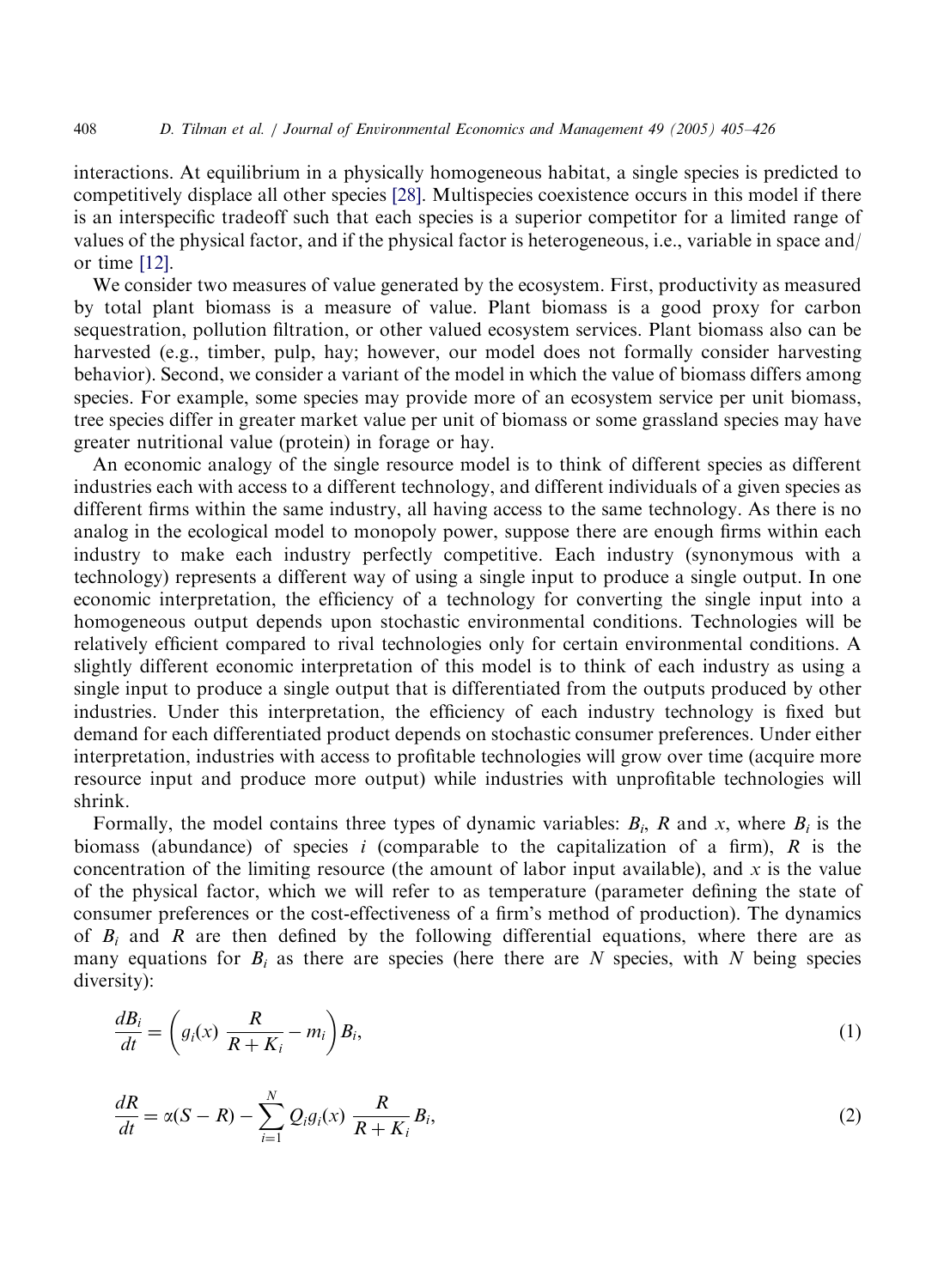The function  $g_i(x)$  is a Gaussian function that causes species *i* to have maximal growth at  $x = \tau_i$ :  $g_i(x) = r_i \exp\left(-\frac{1}{2} \left(\frac{x-\tau_i}{w}\right)^2\right)$ .  $K_i$  is the concentration of the resource at which species *i* grows at half of its maximal rate;  $m_i$  is the mortality rate of species i;  $Q_i$  is the amount of resource that must be consumed to produce a unit of biomass of species  $i; r_i$  is the maximal specific rate of biomass gain; S is the influx of the resource; and w and  $\alpha$  are constants. Eq. (1) shows that the biomass of species i grows more rapidly at higher resource availability ( $R$  large) and when temperature  $(x)$  is closer to the optimum value for that species  $(\tau_i)$ . Biomass increases when the growth rate from resource intake,  $g_i(x) \frac{R}{R+K_i}$ , exceeds the mortality rate,  $m_i$ . Eq. (2) shows that growth of biomass, B, causes depletion of the resource stock, R. This model with [its sy](#page-20-0)stem of differential equat[ions](#page-20-0) has a finite stable steady state because of the feedback between the equations; an increase in  $B$  decreases  $R$ , which then decreases  $\frac{dB}{dt}$ . Without resource consumption the environment would reach a saturating level of the resource  $(R = S)$ . See Tilman [31] and Lehman and Tilman [12] for further explanation of this model.

For simplicity, assume that all species have identical values of  $r_i$ ,  $K_i$ ,  $Q_i$ , and  $m_i$ . Given this, the unique feature of each species is defined by its  $\tau_i$ , which is the temperature at which it reaches its optimal competitive ability. At equilibrium, the level to which a species can reduce the concentration of the limiting resource determines the competitive ability of each species. The concentration to which species *i* reduces R at equilibrium in a habitat with temperature x,  $R^*_{i,x}$ , can be derived from Eq. (1):

$$
R_{i,x}^* = \frac{mK}{g_i(x) - m}.
$$
 (3)

Note that  $R_{i,x}^*$  is similar to an inverted Gaussian-curve function of x for each species (Fig. 1).



Fig. 1. Equilibrial resource requirements  $(R^*$  values) for species 1–4 as a function of a physical constraint. Curves shown are isoclines on which  $dB/dt=0$  for species i. For illustration purposes, these species have wide niches ( $w = 1$ ), whereas those used in simulations for Figs. 2 and 3 had narrower niches ( $w = 1/10$ ).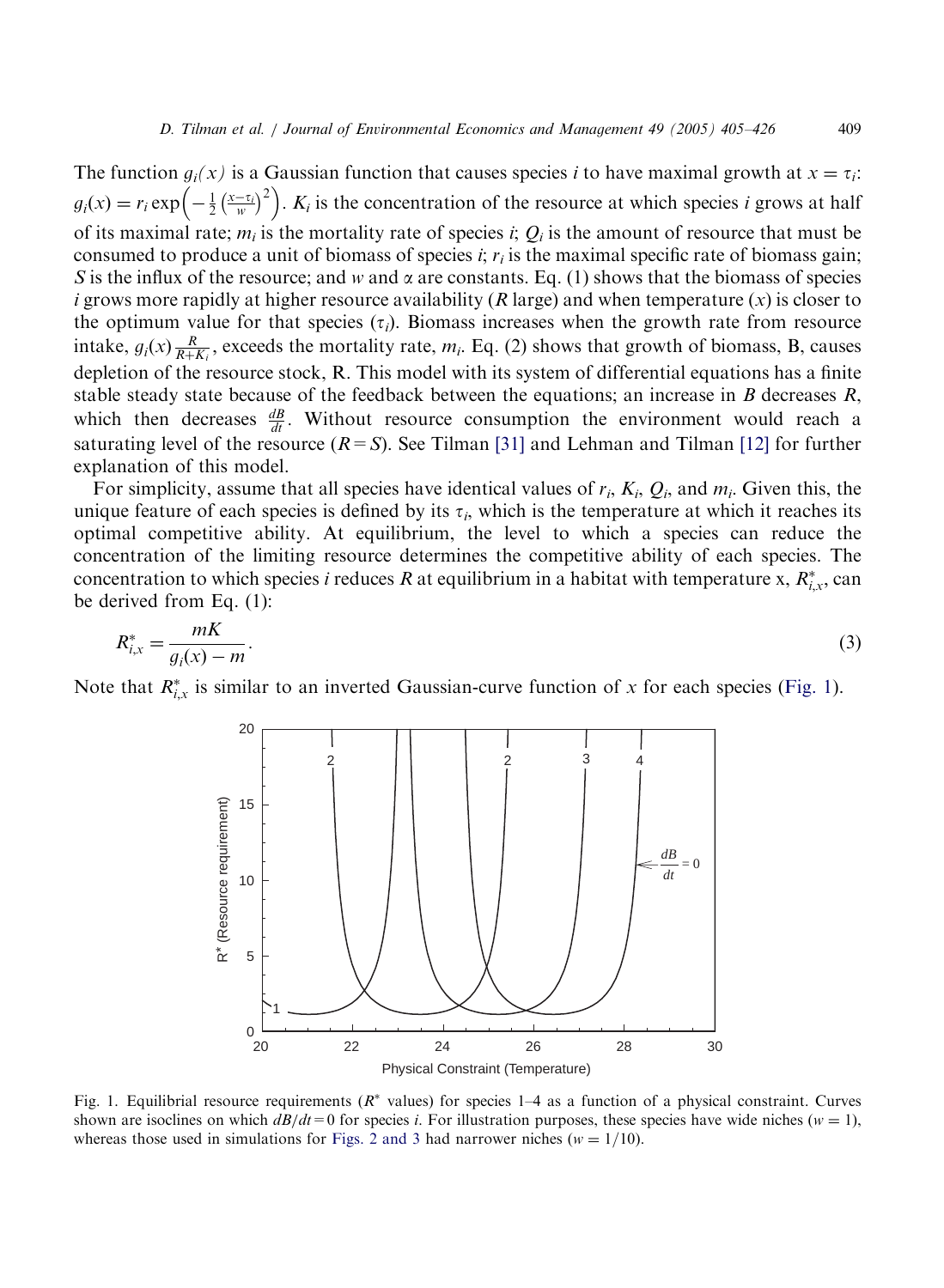When several species compete for a single res[ource](#page-20-0) [in](#page-20-0) a homogeneous habitat that has a constant value of x, the best competitor, which would displace all other species at equilibrium, is the species with the lowest  $R_{i,x}^*$  at that value of x [8,26,28]. Given the simplifying assumptions made above, the winning species would be the one that had its optimal temperature closest to  $x$ , i.e., the one with the smallest absolute value of  $x-\tau_i$ . In economic terms, under homogeneous and unchanging conditions we would predict there to be a single technology that would dominate all other technologies.

Continuing with an economic interpretation of the model, Eq. (1) represents whether a given industry contracts or expands based on profitability, which depends on availability of input and how well the industry is matched to current conditions. Eq. (2) tracks the availability of input, with [great](#page-20-0)er economic activity acro[ss al](#page-20-0)l industrial sectors leading to lower input availability. Eq. (3) predicts which industry would win in competition.

One could also interpret Eqs. (1) and (2) as a bioeconomic model of renewable resource harvest. Smith [24] and Sanchirico and Wilen [21] use equations similar to Eq. (1) to describe expansion or contraction of fishing effort in a fisheries model, where  $B_i$  would represent the harvesting effort of fishing boat i. Eq. (2) is similar to an equation describing the evolution of the renewable resource stock, where  $R$  represents the stock of a renewable resource. The first term on the right-hand side of Eq. (2) plays the role of the ''natural growth rate'', i.e., the growth rate of the stock without harvest, while the second term plays the role of harvest. One difference between this model and a typical renewable resource model is that the ''natural growth rate'' component is linear in stock rather than concave, which may be more similar to a model of groundwater rather than fisheries.

Let us now consider the effects of initial biodiversity (here, simply  $N$ , the initial number of species) on the ecosystem processes of interest (biomass production) for two different cases. In the first case, the habitat is homogeneous spatially and temporally, meaning that  $x$  is constant through space and time. In the second, the habitat is heterogeneous, with spatial and/or temporal variation in x. For both cases, there will be a fixed species pool from which the initial species composition of each community will be determined by random draw. To determine the effects of diversity, we must average across the effects of particular combinations of species by having many such randomly constructed communities at each level of diversity. Because a species is specified by its  $\tau_i$  value, we can use  $\tau_i$  values to define the species pool. Let there be a uniform distribution of  $\tau_i$ values on the interval  $[t_{\min}, t_{\max}]$ , with each point being a unique species. This distribution is the species pool (analogous to the set of all possible technologies). Increasing initial diversity  $(N)$  gives more random draws from the pool, allowing selection to occur from a larger set of species (wider set of technologies or differentiated products).

## 2.1.1. Homogeneous habitats

In a homogeneous environment of temperature  $x$ , a single species wins in unfettered competition. If, of all species originally added to a habitat, we label the species that has the lowest  $R_{i,x}^*$  value as being species A, then its equilibrial biomass will be

$$
B_A = \frac{\alpha (S - R_{A,x}^*)}{Qm}.
$$
\n<sup>(4)</sup>

Because this species will win in competition and displace all others, its biomass is also the biomass of the entire community. When the biomass of all species is equally valuable, it is optimal (in the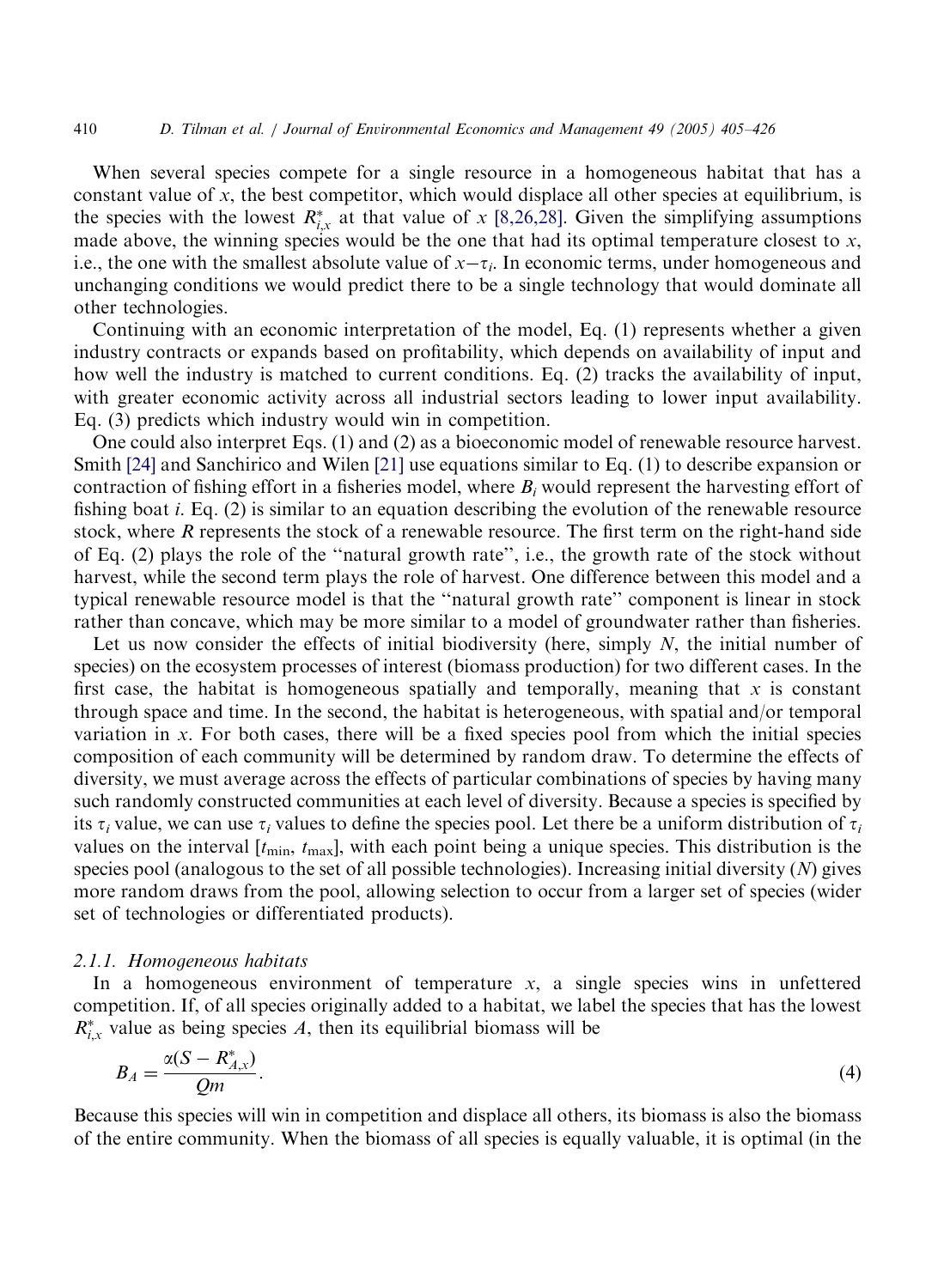<span id="page-6-0"></span>sense of obtaining maximum value from the ecosystem) to let the species best adapted to environmental conditions to dominate, which results in the largest total community biomass and therefore the greatest value, since ecosystem services are, in this case, directly tied to biomass.

What is the effect of initial diversity,  $N$ , on total community biomass, at equilibrium, for this case? Let  $x_h$  be t[he temp](#page-20-0)erature of the homogeneous habitat, where  $x_h$  falls on the interval  $[t_{\min},$  $t_{\text{max}}$ . Then, the mean total biomass of communities [in ho](#page-20-0)mogeneous environments is an increasing function of  $N$ , the number of randomly chosen species with which a community was started (Fig. 2A; [12,31]). The average amount of the limiting resource that is left unconsumed is a decreasing function of average species diversity (Fig. 2C; [12,31]). The greater resource capture of the initially more diverse communities is the cause of their greater productivity. It results from the greater chance that species with any given trait, including a low  $R^*$  value, would be randomly chosen at higher diversity.

This result makes several important points. Even when only the single most competitive species (technology/product) survives at equilibrium, the average functioning of a system depends on the



Fig. 2. Competition among spe[cies](#page-20-0) [for](#page-20-0) a single resource in a spatially homogeneous and temporally constant environment (A, C) or in a temporally variable environment (B, D). Computed from Eqs. (3) and (4) with  $w=1/10$ ,  $\alpha = 1, K_i = 10, m_i = 0.1, Q_i = 2, r_i = 1,$  and  $S = 100$ . Temperature x and optimal growth point  $\tau_i$  were randomly and uniformly selected from the range [20,30]. In a constant environment (A, C), the best competitor from an initial pool of n species ''wins'' the competition and displaces all others. Many species persist in temporally variable environments (B, D). Small dots represent 100 randomly selected communities at a given level of diversity; large dots are their means. (A) Average biomass increases monotonically with diversity of the initial species pool for a constant, unchanging environment. (B) Average biomass behaves similarly in a variable environment, but here the upper bound of variation is, itself, an increasing function of diversity. (C) Unconsumed resource decreases monotonically with diversity for the constant environment (shown) and for the variable environment (not shown). (D) Temporal stability of total community biomass increases with diversity in the temporally varying environment.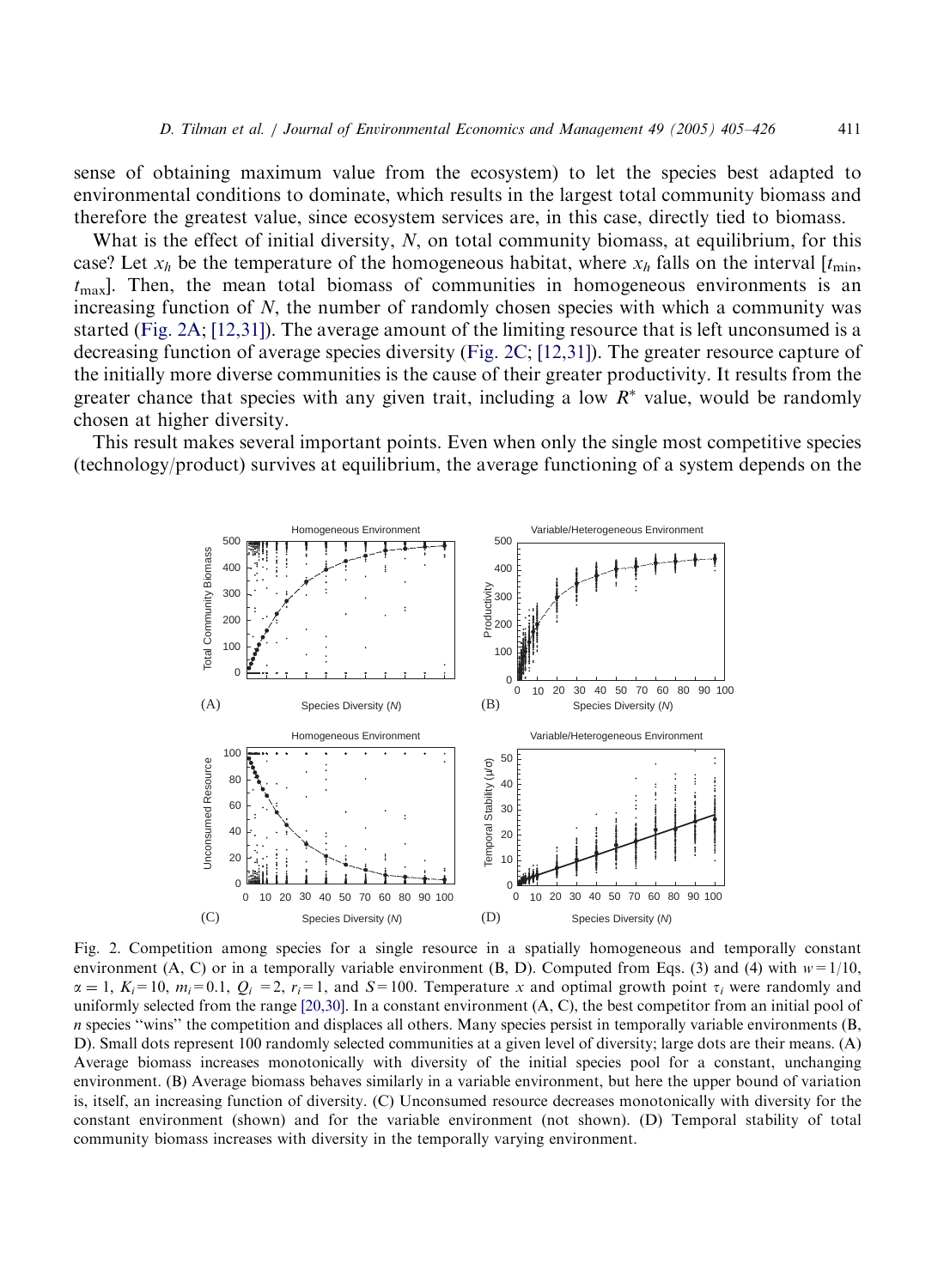number of species (technologies/[products\)](#page-19-0) that were initially present. Systems that begin with greater diversity are, on average, more productive than those started with less diversity. This effect of diversity, the sampling effect [1,10,34], illustrates that greater diversity can lead to greater productivity because greater initial diversity leads, on average, to a better fit between system constraints and the traits of competitors. On average, the more diverse a system is, the more closely the traits of some species or technologies match those that lead to maximal efficiency and [producti](#page-6-0)vity.

This sampling effect has three interesting signatures. First, there is high variation in productivity for communities that are started with a low number of randomly chosen species (Fig. 2A). With few species, there is some chance that the winning species will match well with the environment and some chance that it will match poorly with the environment. When communities are started with a larger number of randomly chosen species, it bec[omes mo](#page-6-0)[re li](#page-20-0)kely that the winning species in each community will be highly productive. The variance among productivity across communities started with the same number of species reaches its peak for communities started with low diversity, and then the variance declines toward zero (Fig. 2A; [12]). This means that, once diversity passes a threshold, greater initial diversity leads to greater predictability of system fu[nctioning](#page-6-0). Second, mean productivity increases with initial diversity. The mean increases because there is a greater chance of having a superior competitor or technology present in a system that started with higher diversity. A third signature has to do with the upper bound. As shown in Fig. 2A, there is a flat upper bound for productivity in a homogeneous habitat. The upper bound occurs when a community contains a species for which its conditions for maximal growth exactly match the actual physical conditions (i.e.,  $\tau_i = x$ ).

The flat upper bound has important implications for managed ecosystems. Suppose that a manager has the ability to choose which species to grow from the set of species initially available. With one limiting resource and spatial and temporal homogeneity, there is a single, knowable species—the species with the lowest  $R^*_{i,x}$ —that would be dominant at equilibrium in an environment with physical characteristic  $x$ . A monoculture of this species would give the greatest possible biomass yield. Thus a manager who chose this species would obtain as high a yield as would be possible with even the most diverse mixture. The assumptions of this model may apply, at least approximately, to high-intensity agriculture since nitrogen, water, and other resources are added to eliminate resource limitation and pesticides are used to eliminate competitive disease, etc. Under such intensive agricultural conditions, the only limiting resource is light, and the relevant physical factors are temperature and the length of the growing season.

So far, we have assumed that biomass production has the same economic value regardless of the species that produces it. Now consider the case in which the economic value of biomass is species specific. For each species i we randomly assigned a price per unit of biomass,  $p_i$ , from a uniform distribution on the interv[al \[0, 2\].](#page-6-0) The value of biomass production for species i is then  $p_iB_i$ . In an unmanaged system, the species with the lowest  $R_i$  [value d](#page-8-0)ominates the ecosystem so that the value of biomass is equal to the value of the biomass of this winning species. If we assume the same set of parameters underlying Fig. 2A, the mean value of biomass increases with diversity because the winning species tends to be more productive (Fig. 3A; ''unmanaged''). However, the winning species in terms of resource competition may or may not be the species generating the most valuable biomass.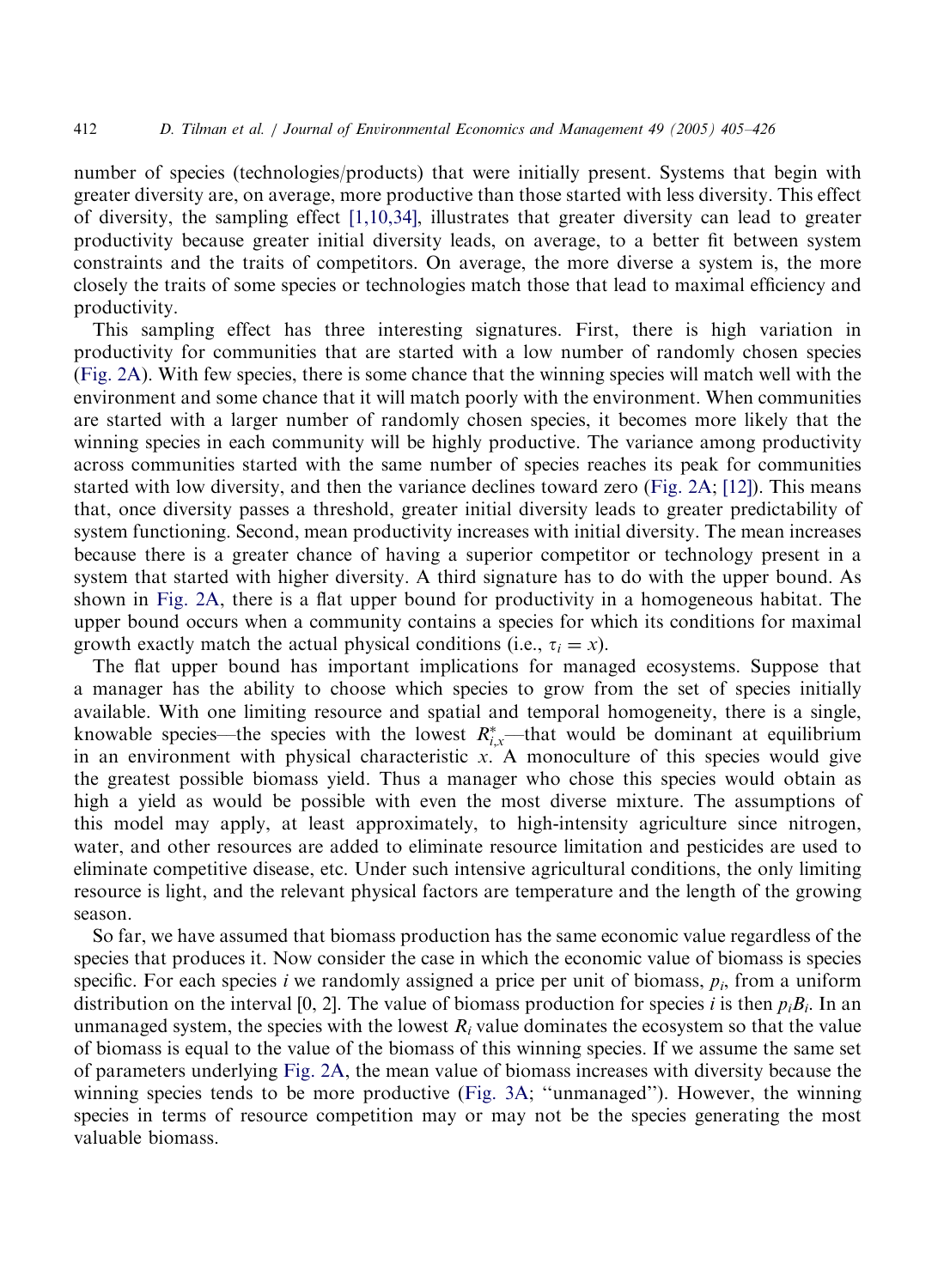<span id="page-8-0"></span>

Fig. 3. (A) Mean economic value of total production for equilibrial communities generated by competition for a single [resource](#page-6-0) in a spatially homogeneous and temporally constant environment. Mean value in an unmanaged system (open dots) and in an optimally managed system (solid diamonds). (B) Mean values (large open dots) and compositiondependent variation at each level of diversity (small dots) for temporally variable environments, for the case shown in Fig. 2B.

Suppose a manager can choose species composition. To maximize value, the manager should select the species with the greatest value  $(p_i, B_i)$  and grow it as a monoculture. This species may or may not be the most productive species that would dominate at natural equilibrium. In the case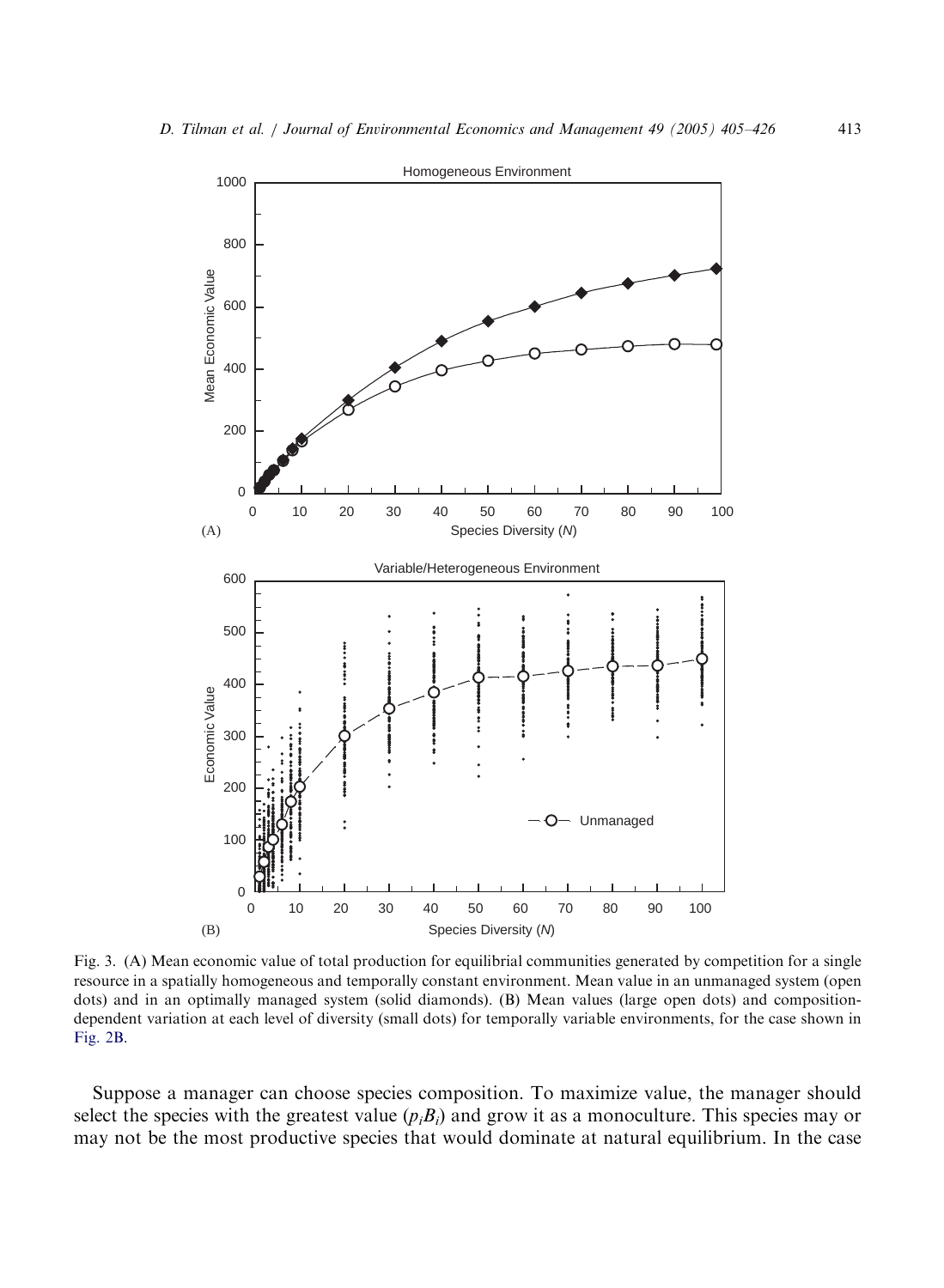where the manager can choose species composition, we can ask how the value changes as initial diversity  $(N)$  increases. By randomly choosing many differe[nt subse](#page-8-0)ts of species for each possible level of diversity, we were able to determine the maximum value that a manager could obtain. We averaged these for each level of available diversity to determine how the level of available diversity influenced the maximal value under optimal management (Fig. 3A, ''optimally managed''). The gap between the mean value of managed systems (with manager selection of species composition) versus unmanaged systems (with natural selection of species composition) increases with N. When only one species is available to be selected  $(N=1)$ , there is no choice to be made. Both managed and unmanaged systems generate the same value. As the set of available species increases, the probability that the species generating the greatest value is the same as the species g[enerating](#page-8-0) the greatest biomass declines. Increasing initial diversity in an unmanaged system tends to increase value because of increased productivity. Increasing initial diversity in a managed system tends to increase value because of the increase of productivity times price. As shown in Fig. 3A, the increase in value from an increase in diversity (i.e., the marginal value of diversity) is larger in managed than in unmanaged systems, especially for larger values of N. Therefore, for homogeneous habitats, the conservation of diversity is of potentially greater concern for human managed systems than for unmanaged systems.

## 2.1.2. Heterogeneous habitats

Both spatial and temporal heterogeneity can lead to the long-term coexistence of a large number of competing species (e.g., [12,34]). Here we will consider species with parameters identical to those in the prior section, but now we have them interact in a habitat with temporal variability. Similar results are obtained if spatial heterogeneity is considered. Let us assume that the value of current temperature,  $x$ , is a random variable drawn from the uniform distribution  $[t_{\min}, t_{\max}]$ . Here we will be mimicking an ecosystem, such as a perennial grassland, that experiences years that differ in mean temperature, with some years being cooler (nearer  $t_{\text{min}}$ ) some warmer (nearer  $t_{\text{max}}$ ) and some moderate (nearer the middle of the range). Different species (as defined by their  $\tau_i$  values) are favored in different years. Year-to-year variation in temperature thus can allow the persistence of many competing species in a region. In economic terms, this model closely corresponds to a model of consumer fads in which consumer preferences shift from year to year. In this case, no single product can establish dominance.

Let us again start a large number of communities with different numbers of randomly chosen species, and use Eqs. (1) and (2) to determine numerically the effects of the initial number of species on productivity and its temporal variability. Each community with  $N$  initial species [consists](#page-6-0) of N random draws of  $\tau_i$  values from the species pool. The tem[pera](#page-20-0)ture for each period was randomly drawn from  $[t_{\min}, t_{\max}]$ . Using numerical simulations, we recorded the average community biomass at the end of each period over 50 periods for each community. As shown in Fig. 2B, total community biomass is an increasing function of diversity [12]. However, note that both the upper bound and the lower bound of the variation in total biomass increases with diversity. Thus, for this case, in which temporal heterogeneity allows the long-term persistence of a l[arge num](#page-16-0)[ber](#page-20-0) of species, simulations suggest that there are no single species systems that are as productive as some systems containing two species, no two-species systems as productive as some three-species systems, etc. This identical conclusion was proven for a related case (that shown later in Fig. 6A; [33]).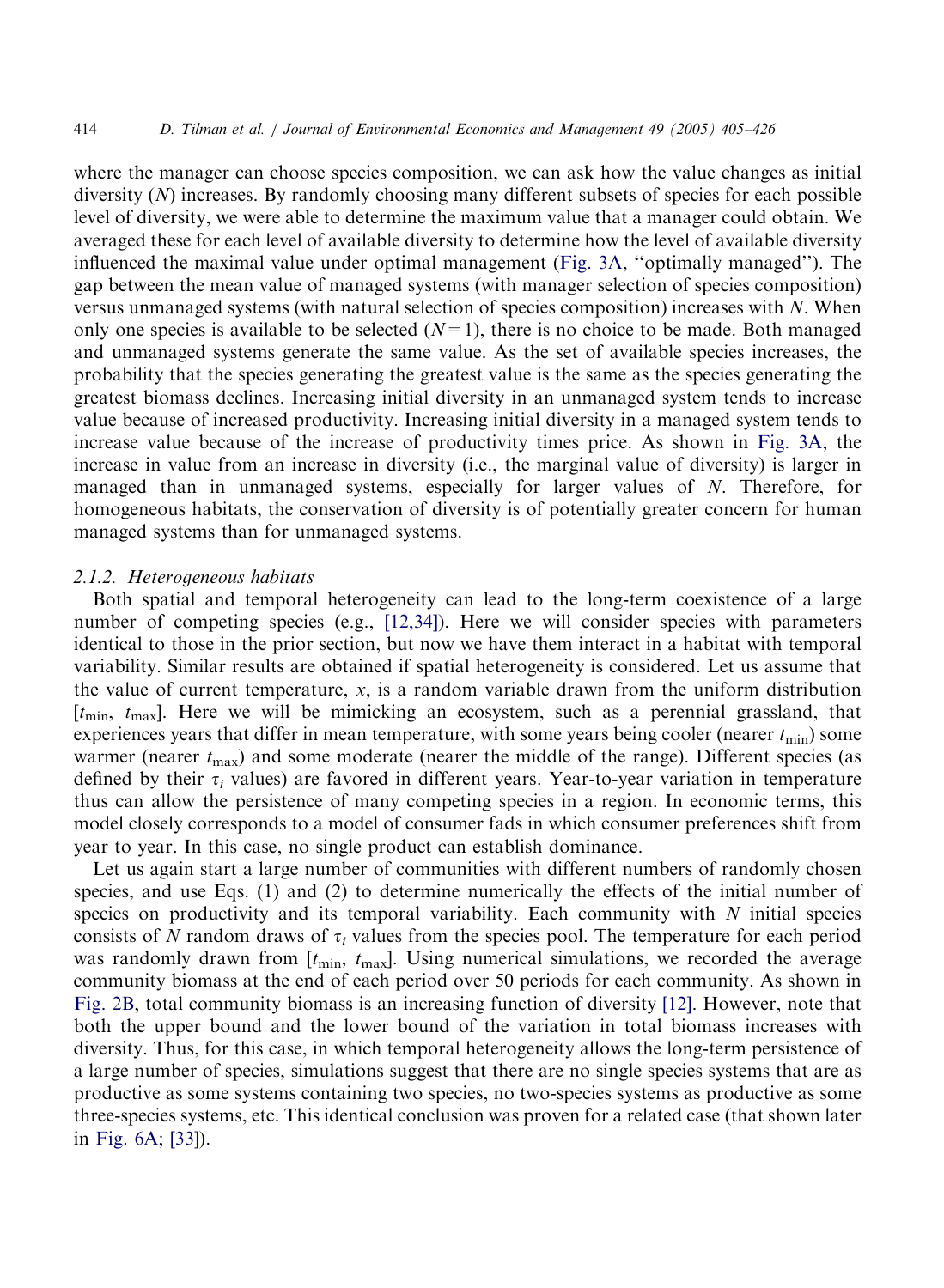In the agro-ecological literature, this pattern has been called overyielding because higherdiversity ecosystems give greater yields than is possible from lower-diversity ecosystems. A system with overyielding means that a resource manager would be unable to achieve yields with monocultures, no matter how well chosen, that were comparable to yields of some ecosystems with higher diversity. This pattern of increased productivity at higher diversity is a direct result of greater resource use by more diverse communities. In economic terms, access to a diversity of production technologies can maintain high productivity under a variety of economic and environmental conditions. Another useful analogy to this result is to product differentiation, where an increase in product diversity will generate higher welfare for the case of consumers with heterogeneous preferences.

As should be intuitively clear, at any given level of diversity, simulations suggest that the best combinations of species are those that best span the range of variability in temperature. For example, five species that have similar  $\tau_i$  values are less productive than five other species that have  $\tau_i$  values approximately uniformly distributed along the interval  $[t_{\min}, t_{\max}]$ . Thus diversity in the sense of differences in attributes of species is as important a determinant of ecosystem functioning as diversity in the sense of the number of species.

In addition to its effects on mean p[rodu](#page-20-0)ctivity, in these simulations diversity has a strong effect on the year-to-year variability of ecosystem productivity within indivi[dual co](#page-6-0)[mmu](#page-20-0)nities. If we define the temporal stability of a system as its mean biomass divided by the standard deviation of the temporal variation in its biomass [31], these simulations show that temporal stability of total commun[ity b](#page-20-0)iomass is a linearly increasing function of species number (Fig. 2D; [12]). Analytical solution of a model of competition among niche-differentiated species (the ''modifi[ed bro](#page-20-0)ken stick'' model) also predicts that temporal stability is a nearly linear increasing function of species number [12]. Temporal stability of total community biomass is an approximately linearly increasing function of species number in other models of multispecies competition [12,31]. In contrast, the temporal stability of the average [spec](#page-20-0)ies is a slightly declining function of species number. This means that the ecosystem becomes more temporally stable as diversity increases even though, on average, the individual species in it become less temporally stable, a prediction that is supported by observations in grasslands [30].

These findings accord with the notion within economics that diverse economies, i.e., those with many different industries, tend to fluctuate less over time than those dominated by a few industries. Since success of industries, like that of species, is not perfectly correlated, greater diversity should translate to lower overall system variability. What is striking in the ecological model, however, is that even while system stability increases with diversity, individual species stability decreases with diversity. This comes from the tight competitive coupling of species in ecosystems. If this were true in economies, individual corporations would have greater fluctuations within more diverse economies, which is not a result that has been demonstrated to the best o[f our kn](#page-8-0)owledge, but might hold if data were analyzed by adjusting for correlations between corporate capitalization and diversity.

Similar to considerations o[f produ](#page-8-0)ctivity alone, the mean value of production in both unmanaged (Fig. 3B) an[d managed system](#page-6-0)s (not shown) increases with diversity when biomass prices differ among species. The value of production in managed systems is approximated by the upper bound of the variation of Fig. 3B. Although variability in the prices of species adds variance to the results (compare Figs. 2B and 3B), the upper bound is still an increasing function of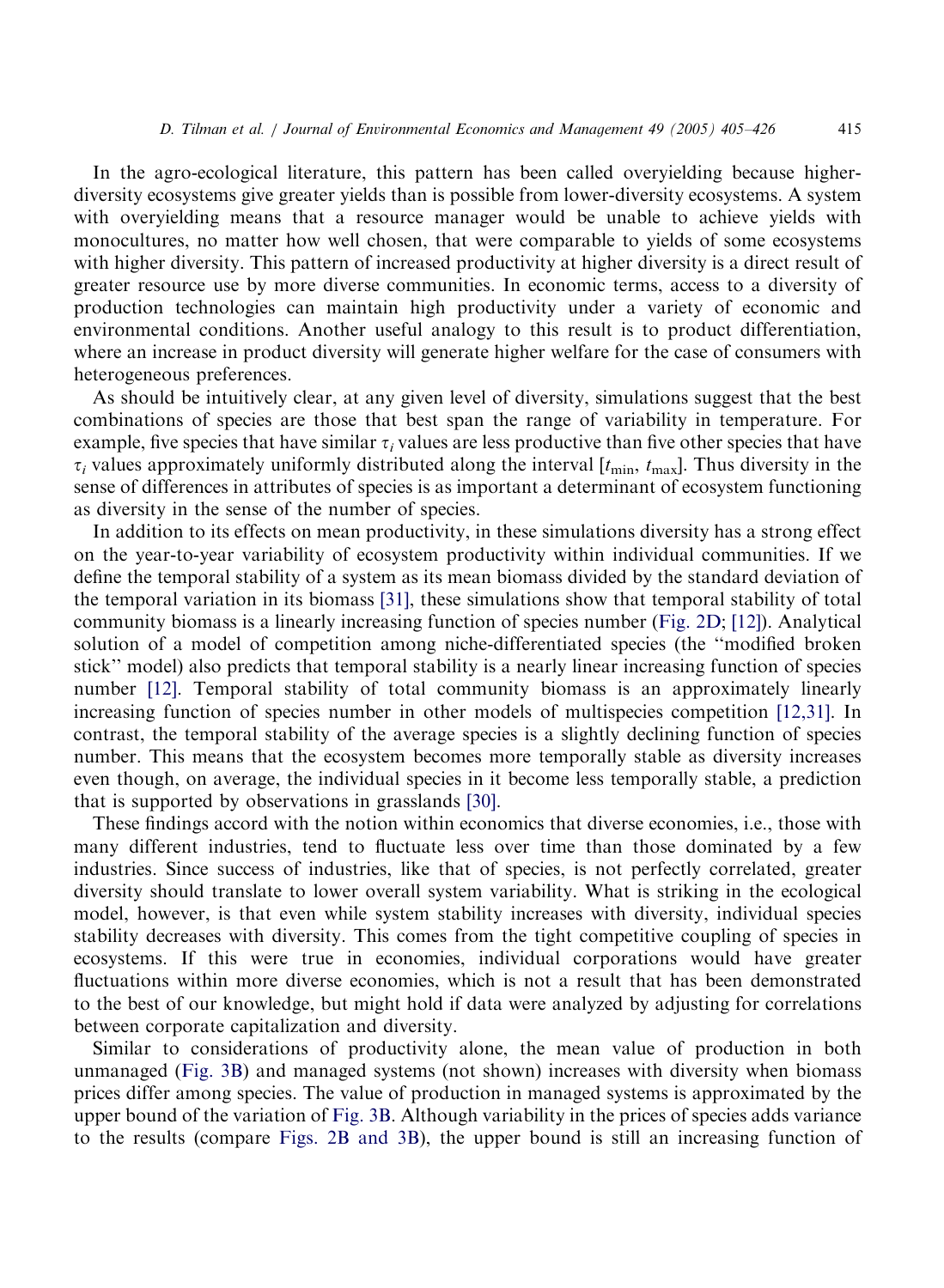diversity. This means both that greater diversity leads to greater mean value and that even the best low-diversity system can be beaten by a system with greater species diversity. How much improvement in value can come from management choice of particular species (rather than of just higher diversity) depends in part on how much information the manager has about future environmental conditions, and in part on how long species live relative to the length of time over which environmental conditions remain constant. Even without information about future environmental conditions, a manager could choose a mix of species with traits spanning the likely mean and variance in environmental conditions. Management would have greater value, however, with the ability to accurately predict future conditions. In general, with heterogeneity of environmental conditions, conserving and using numerous species is of value because each species generates the greatest value for a small range of environmental conditions. For long-lived organisms that experience much temporal variation during their lifetimes, such as trees, the greatest value would be generated by the most diverse systems. For short-lived organisms, such as annual crops receiving inputs of water, fertilizers, pesticides, etc., the greatest value in a given year might be generated by a single variety of a single species, but different species and/or crop varieties would perform better in different years depending on conditions. In either case, losing species will mean lower value is produced for some environmental conditions/years. With the potential for different environmental conditions in the future, even species without any economic value, given current conditions, may have option value.

## 2.1.3. Summary

Whether ecosystem service value is determined strictly by a biological measure, such as biomass productivity, or by a combination of biological and economic factors, such as price and productivity, increasing diversity generates increasing mean value as well as lower variance, which has an insurance value. Having more competing entities available increases the likely productivity, value, and temporal stability of a system. This is true in both ecological systems and economic systems. In a homogeneous and unchanging environment, the value of diversity arises because sampling from more species or industries allows a better fit between the winning species or industry and environmental conditions. In heterogeneous environments, diversity is of value because an array of options increases the goodness of fit between species traits and environmental conditions. Thus greater diversity allows more complete spanning of potential ecosystem or market niches. In addition, diversity tends to reduce the variance of outcomes, thus providing insurance value.

The advantages of diversification of a financial portfolio are of course well understood. A diverse portfolio of species, or financial assets, allows the same average productivity to be obtained with reduced variance. Yet another parallel between these results and results in economics is the link between diversity and option value. Even a species that currently has small biomass may play an important role in future productivity of the ecosystem should environmental conditions shift in its direction. Losing such species may result in large losses in future productivity even though there is only a small productivity effect at present. The economics [literature on measur](#page-20-0)es of biological diversity and ''bioprospecting'' for new pharmaceutical drugs has shown that more diverse sets of species have higher probabilities of conserving potentially useful genetic characteristics with consequent loss of option value with extinction (e.g.,  $[17–18,22,25,38–40]$ .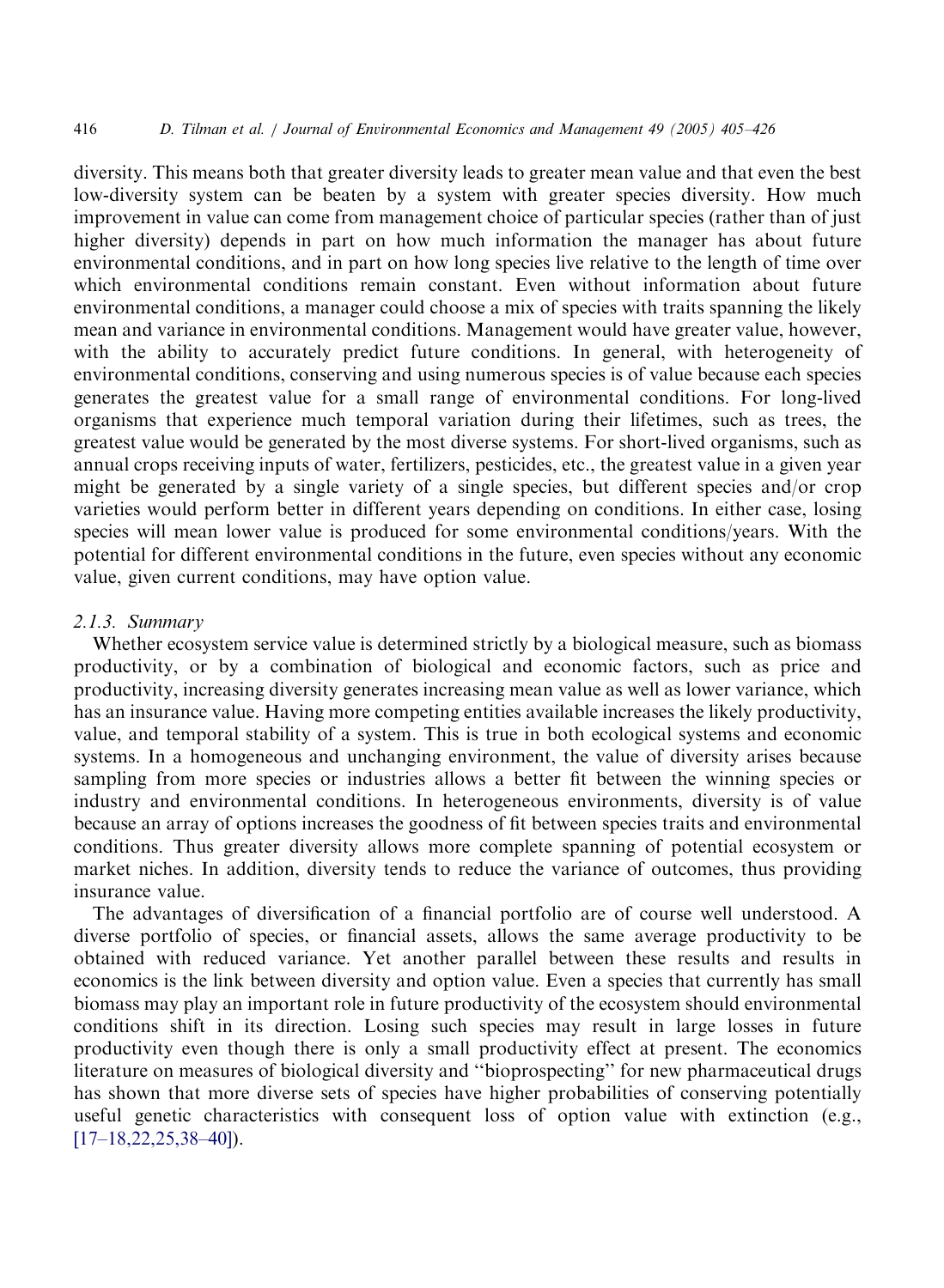## 2.2. Competition with two essential resources or two limiting fac[tors](#page-20-0)

We briefly discuss two additional models. The first of these models assumes that all species are limited by and compete for two nutritionally essential resources [27,28]. For plants, these limiting resources might commonly be any two of soil nitrogen, soil water, light, or soil phosphate. Each of these is essential for growth, i.e., its lack cannot be overc[ome](#page-20-0) by substitution of a different resource. In economics, production is often modeled as being a function of two inputs (e.g., capital and labor). Here, production functions are assumed to be Leontief, i.e., production requires a fixed ratio of inputs yielding right angle isoquants [27]:

$$
\frac{dB_i}{dt} = \min_{j=1,2} (f_{i,1}(R_1), f_{i,2}(R_2)) - m_i,
$$
\n(5)

$$
\frac{dR_j}{dt} = a(S_j - R_j) - \sum_{i=1}^n B_i Q_{ij} \Big( \text{Min}(f_{i,1}(R_1)), f_{i,2}(R_2) \Big),\tag{6}
$$

where  $f_{i,j}$ , j=1,2, is the resource-dependent growth function of species i for resource j,  $m_i$  is its mortality or loss rate,  $S_i$  is the supply point for resource j, and  $Q_{ij}$  is the amount of  $R_j$  consumed to produce each new unit of biomass of species i. The second equations describe the dynamics of resource supply.

Because of differences in physiologies and morphologies, species differ in their requirements for essential resources, with the most important difference being in the ratio of the resources required for balanced (or optimal) growth. A variety of work suggests that, for a given biogeographic realm, there is an interspecific tradeoff s[urface tha](#page-20-0)t defines the best possible performance of species competing for a set of essential resources. Assuming that all species fall on such a tradeoff surface, at most no more [consum](#page-19-0)er species can coexist at equilibrium in a physica[lly homo](#page-13-0)geneous habitat than there are limiting resources [11,14,28]. However, if there is spatial or temporal heterogeneity in the supply rates of the limiting resources, a potentially unlimited number of species can stably coexist [2,9,28]. Let us first illustrate the model graphically (see Fig. 4A). Let  $R_1$ and  $R_2$  be the two limiting resources. [Then,](#page-20-0) from Eq. (5), a right angle curve shows the environmental concentrations of  $R_1$  and  $R_2$  at which the biomass of this species would be constant (i.e.,  $dB/dt=0$ ). Such zero net growth isoclines define how much  $R_1$  and  $R_2$  each species has to have to maintain itself in a habitat (see [27,28]). If amounts were greater or lesser than this, it would increase or decrease in abundance, respectively. Note that while a zero net growth isocline looks similar to a production isoquant in economics, the isocline summarizes dynamic relationships between resources and change in biomass of a species, and shows potential equilibrium stocks of the resources, and is thus more similar to a [phase](#page-20-0) diagram than to a static [isoquan](#page-13-0)t graph. The tradeoff curve represents the lowest amounts of  $R_1$  and  $R_2$  at which existence is possible for any species. If two species have such a resource tradeoff, then there would be a range of habitats in which the two species could stably coexist (see [27,28] for details). As shown in Fig. 4B, species A is the su[perior c](#page-20-0)ompetitor for  $R_1$  and species B is the superior competitor for  $R_2$ . At the two-species equilibrium point (where the isoclines cross), species  $A$  is limited by  $R_2$  and species B by  $R_1$ . Assuming optimal foraging by these species, the two species would coexist for intermediate resource supply rates (formal mathematical treatments in [27,28]). This illustrates what ecologists call 'niche differentiation' among species, i.e., coexistence of competitors caused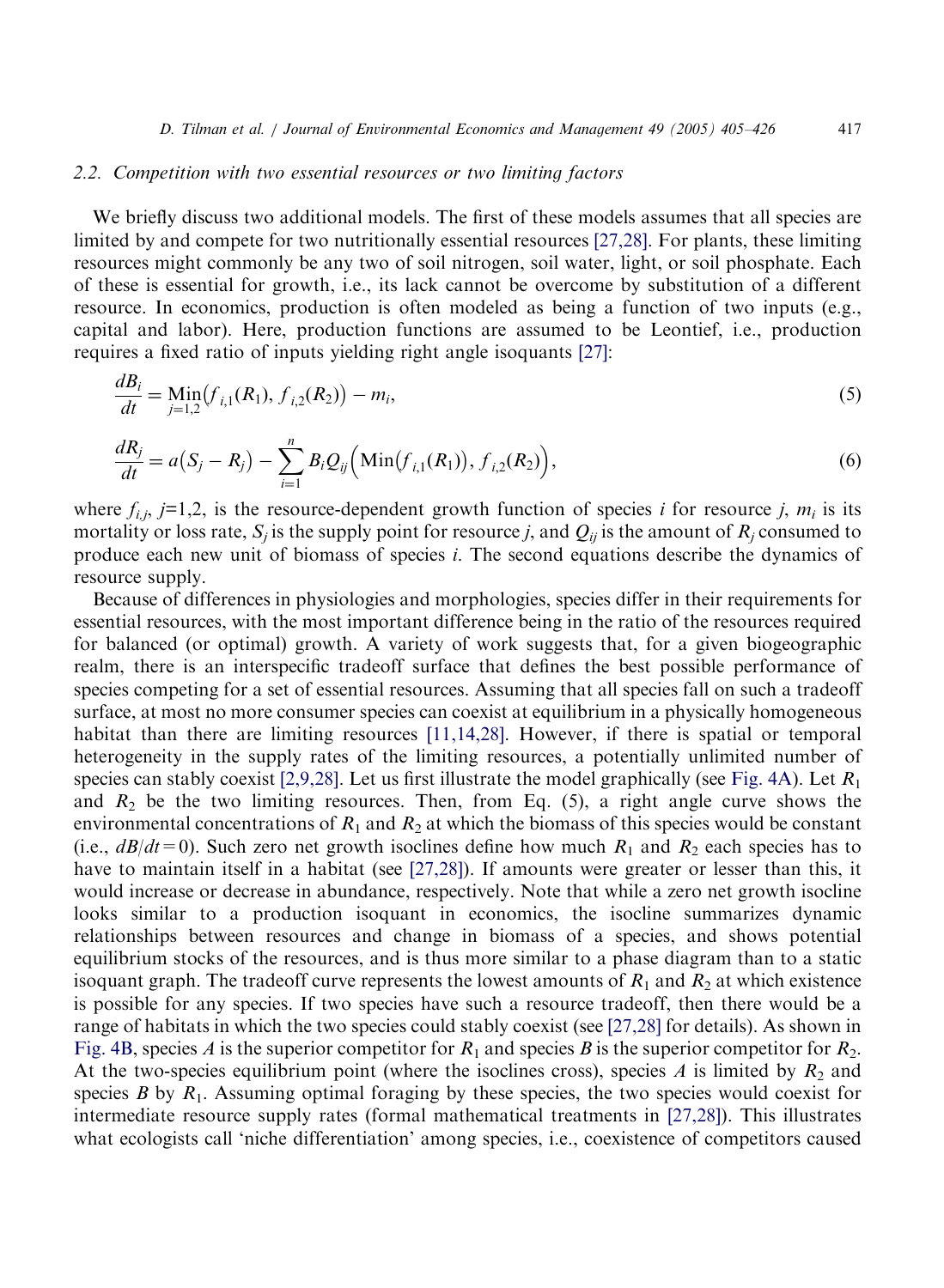<span id="page-13-0"></span>

Fig. 4. (A) The resource-dependent growth isocline of species A shows concentrations of  $R_1$  and  $R_2$  for which its  $dB$ /  $dt=0$ . The right angle isocline means that these resources are nutritionally essential. (B) Isoclines for two species, A and B, fall on the tradeoff curve and thus have a stable point of two-species coexistence. Habitats, defined by their values of  $S_1$ ,  $S_2$ , can be mapped into equilibria in which species A wins, A and B coexist, or species B wins. (C) Competition among four species that have tradeoffs in  $R_1$  and  $R_2$  requirements. At most two species can coexist in any homogeneous habitat, but all four could coexist in a habitat with the point-to-point spatial heterogeneity in  $S_1$ ,  $S_2$  values indicated by the shaded ellipse.

by tradeoffs in their traits. In habitats outside this region, either one or the other species would win and displace the other species. For instance, for habitats with high rates of supply of  $R_1$  and low of  $R_2$ , species B would win because it is the best competitor for  $R_2$ .

This mechanism can easily be generalized to any number of competing species, and can lead to regions of pairwise coexistence that can, in total, allow all species to coexist in a habitat in which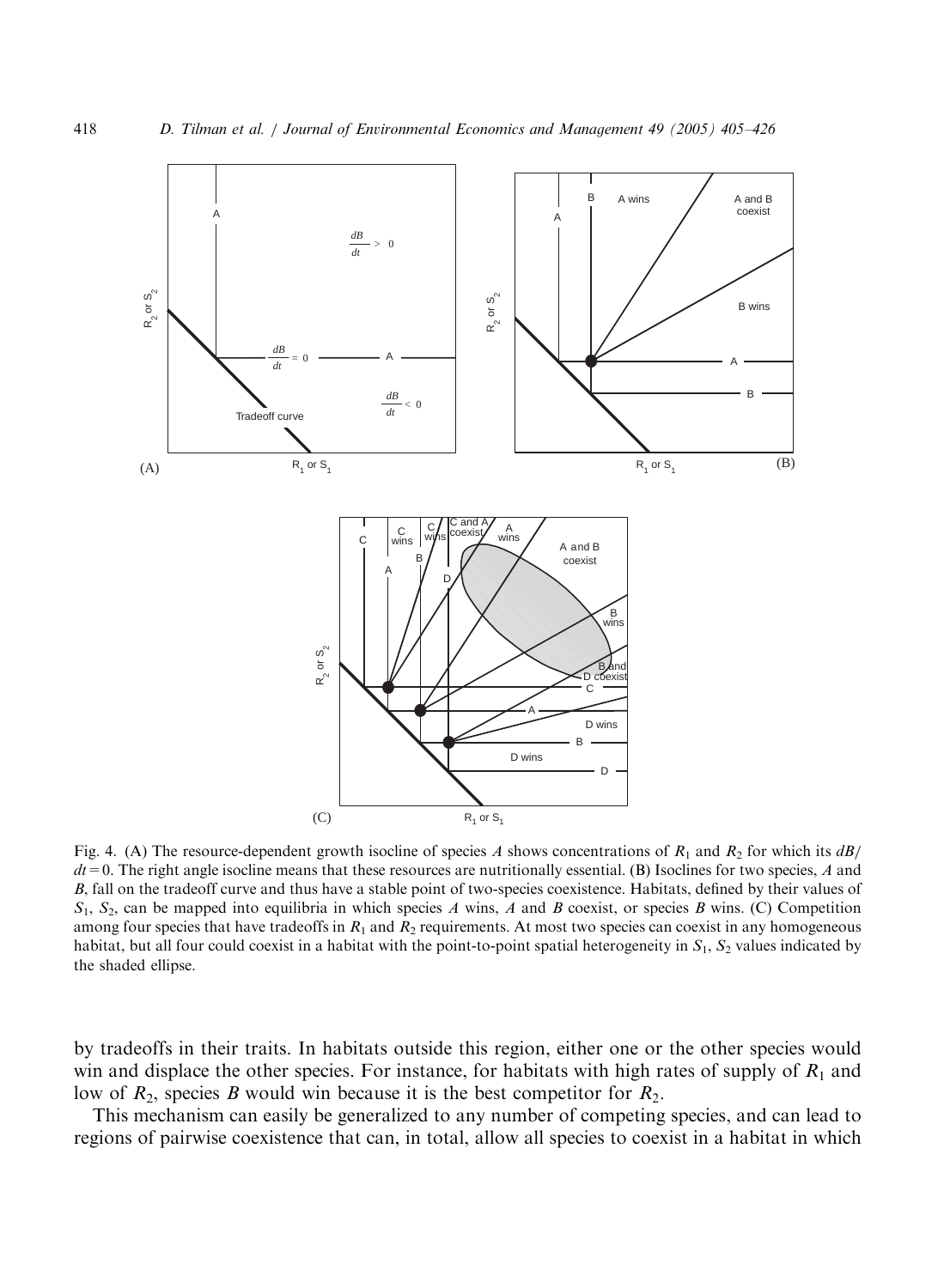there is sufficient spatial heterogeneity in the rates of sup[ply of](#page-13-0)  $R_1$  and  $R_2$ . This is illustrated for four species in Fig. 4C. Note that the corner of the isocline of each species  $i$  touches an interspecific tradeoff curve at the point which is the ratio of  $R_1$  and  $R_2$  at which species i is equally limited by both resources. Note that the four species of Fig. 4C can all coexist in the spatially heterogeneous habitat represented by supply points,  $(S_1, S_2)$ , in the closed [curve.](#page-20-0)

With Eqs. (5) and (6), one can determine analytically the abundances of all species, at equilibrium, in a homogeneous habitat or in a spatially heterogeneous habitat for which a finite probability distribution of supply points,  $(S_1, S_2)$  has been specified [27,28]. We [did thi](#page-15-0)s numerically for a series of cases in which many random replicate communities were drawn for a range of diversity levels. Habitat resource supply heterogeneity was identical in all cases. At equilibrium, total community biomass was an increasing function of species number (Fig. 5A). Both the upper and lower bounds of composition-dependen[t variati](#page-15-0)on in total community biomass were increasing functions of species number. In addition, the concentration of unconsumed resource was a decreasing function of diversity, with its upper and lower bounds of variation also being decreasing functions of species number (Fig. 5B). These resu[lts h](#page-20-0)ave the signature of niche effects, as expected for models in which tradeoffs and heterogeneity allow coexistence.

A somewhat different model with two limiting factors is described in Tilman et al. [33]. In this generalized niche model there are two continuous variables that characterize [a habita](#page-16-0)t. Each species can survive for some limited range of these variables. Suppose that we can represent the conditions under which a species can survive as a circle of radius  $r$  within the range of potential conditions given by the rectangular area of width  $ar$  and height  $br$  (Fig. 6A). With increased diversity  $(N$  being the number of species), a greater proportion of the potential habitat types is covered, i.e., has species living in it because it is within the tolerance limits of some species. The proportion  $(P)$  of the habitat space covered, which is an index of habitat productivity, is

$$
P = 1 - \left(1 - \frac{\pi}{ab + 2(a + b) + \pi}\right)^{N}.
$$
\n(7)

This proportion rises asymptotically to 1 as the number of species is increased (Fig. 6B). As is true for all the niche models (e.g., Figs. 2B and 5A), the upper bound of the variation is an increasing function of diversity, illustrating that management for high diversity is crucial for maximizing value. The rate of increase depends on the range of the conditions that a species can tolerate  $(r)$  relative to the range of possible habitat conditions (*ar* and *br*). Greater diversity is necessary to achieve any given level of c[over](#page-20-0)age the larger are  $a$  and  $b$ . For example, for the mechanisms considered by this model, a large number of tree species would be necessary to cover the range of conditions present on the North American continent, while in particular regions fewer species would do. Polasky et al. [17] used an almost identical model to describe the probability that a set of species would cover the space of potential genetic or morphological characteristics.

Introducing prices that differ among species introduces similar issues as in the single input model. As before, price variability across species increases the variance of value, though not the mean, in unmanaged ecosystems.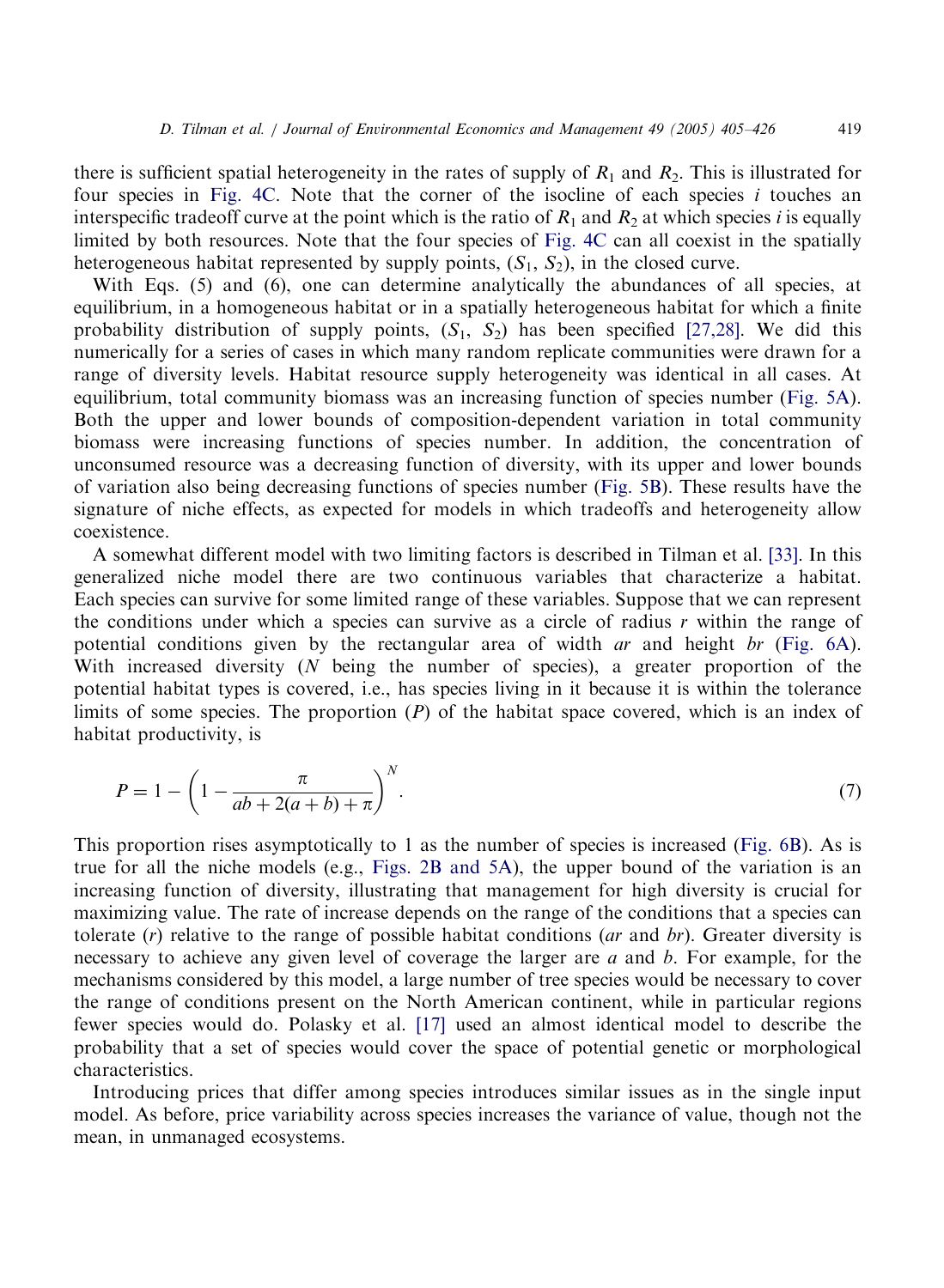

Fig. 5. Long-term results of competition for two resources (as in Fig. 4) among various numbers of species with isoclines having their corners located at points randomly selected on a tradeoff curve. (A) Dependence of total community biomass on initial species diversity (N, number of species). Note that all of the initially chosen species stably coexist and that the upper bound of variation in total biomass is an increasing function of diversity. (B) Dependence of the amount of unused  $R_1$  and  $R_2$  on diversity in these simulations.

## 3. Experimental evidence

Several recent ecological experiments have determined the effects of plant diversity (number of plant species) on plant primary productivity (comparable to the annual ''yield'' of plant mass), on the total amount of carbon stored in plants (i.e., carbon dioxide removed from the atmosphere

<span id="page-15-0"></span>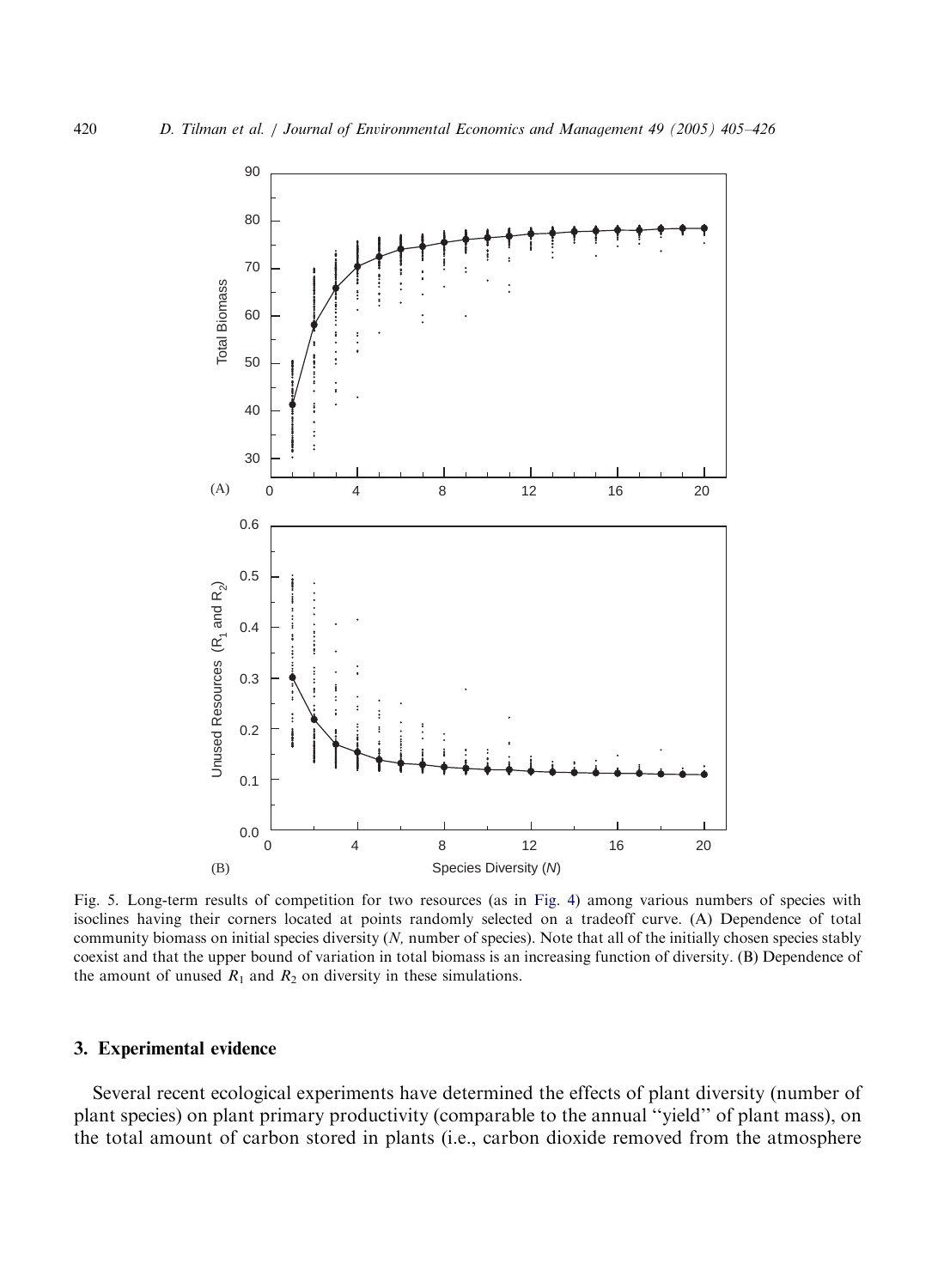<span id="page-16-0"></span>

Fig. 6. A simple niche model of habitat use, the 'snowballs on the barn' model of Tilman, et al. [33]. (A) The fulldarkened rectangle represents the spatial heterogeneity of the two niche factors in a habitat. Each circle represents the range of environmental conditions for which a species can maintain a viable po[pulat](#page-20-0)ion, i.e., the portion of the heterogeneous habitat in which that species survives and grows. (B) Total community productivity increases with diversity because more diverse communities are, on average, better at 'covering' the range of conditions that occur in a heterogeneous habitat. For the analytical treatment of this model, see Tillman et al. [33].

and stored, as C, in plants), and on the amount of nitrate that is leached through the soil and thence into groundwater (e.g., [7,20,32,35]). These studies have shown that higher plant diversity leads to greater primary productivity, greater carbon storage in plant mass, and lower levels of nitrate in ground waters.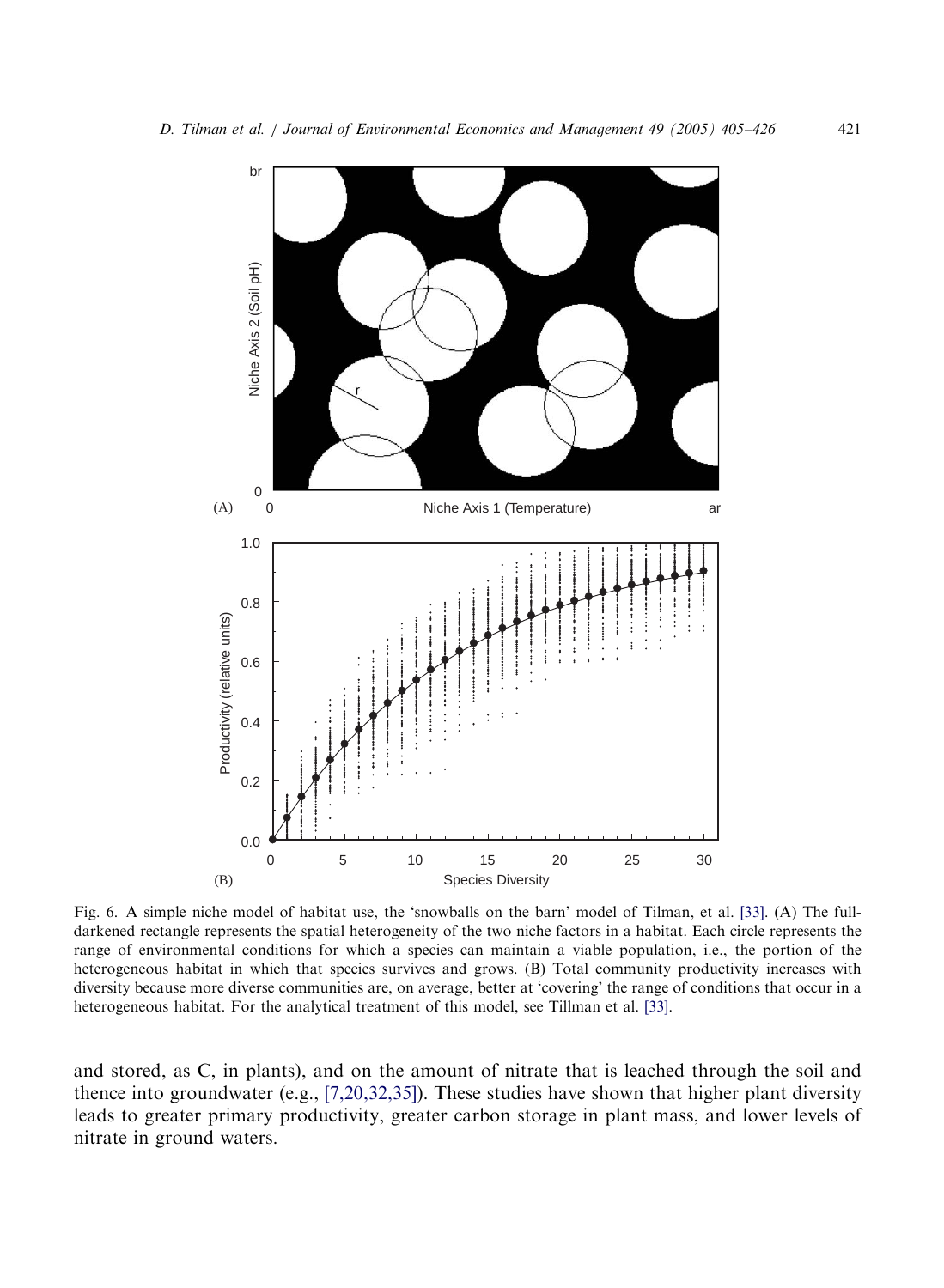The longest running of these studies, in which 168 plots were planted to have 1, 2, 4, 8, or 16 perennial grassland plant species [35], shows that the magnitudes of the effects of diversity on primary productivity (Fig. 7A) and on total carbon stores in plants (Fig. 7B) have increased through time. Plots planted with 16 species had significantly greater total carbon stores (for plot means from 2000, 2001 and 2002) than those planted with 8, 4, 2, or 1 species (Tukey's HSD test,



Fig. 7. The observed effects of plant species diversity on (A) annual primary productivity and (B) total carbon storage by plants for a long-term biodiversity experiment performed in prairie-grasslands of Minnesota [33,35]. Symbols show means for each level of plant diversity (1, 2, 4, 8, or 16 plant species), and bars indicate the standard error of each mean. The experiment contains 168 plots, each  $9 \text{ m} \times 9 \text{ m}$  in size, with an average of about 34 replicate plots for each level of diversity. Each replicate represents a separate, random draw of the appropriate number of species. The means shown thus represent the effect of diversity when averaging across the effects of many different random species compositions.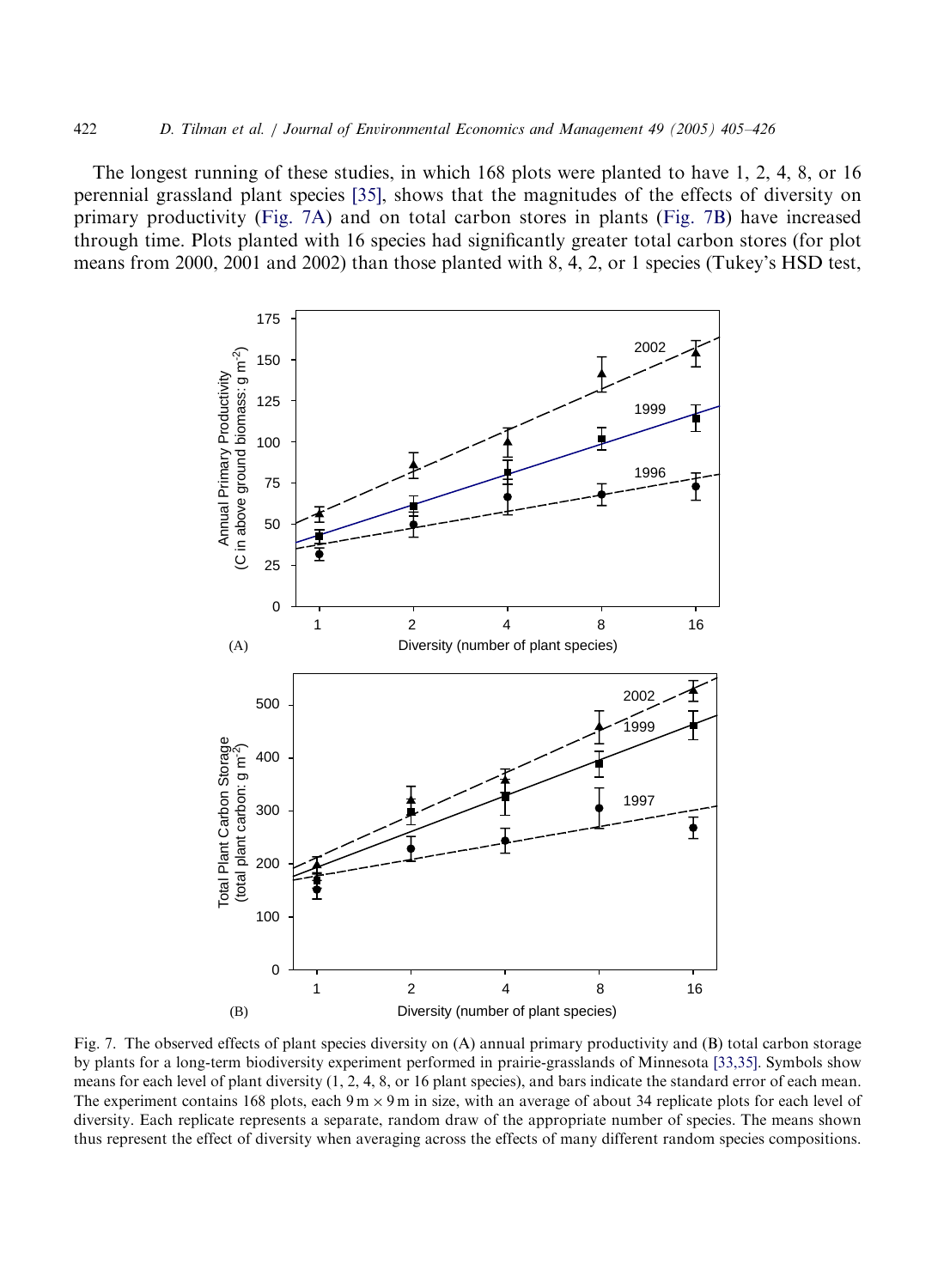$P<0.05$ ). Moreover, comparisons of the plant carbon stores of each of the 168 plots averaged across the 3 latest years of the experiment (2000, 2001, [2002](#page-20-0)) reveal that monoculture plots, on average, stored only 36% of the carbon stored by 16 species plots. Analyses of these results show that, in natural ecosystems, diversity is acting mainly through niche differentiation and complementarity rather than through sampling effects [35]. Both the mean response and the upper bound of the plot-to-plot variation in the response are strongly increasing functions of diversity. Because the mean response is best fit as being a log function of species number, the marginal increase in productivity and in carbon storage from an added species, though always positive, decreases as diversity increases.

# 4. Discussion

We think the models and the results presented in the previous section are of potential relevance for economists for several reasons. The results are directly relevant to the value of biodiversity to ecosystem functioning and the services provided to society by ecosystems. In particular, they show that decreased local diversity can lead to lower ecosystem productivity, lower use of limiting resources and lower temporal stability. A large number of societal practices are leading to lower local diversity in many managed and natural ecosystems. Although species extinctions clearly result in lower diversity, human impacts on local diversity are many fold greater than would be expected based on these alone. Rather, the largest human impacts on ecosystem functioning are likely to come from habitat simplification, such as results from selective harvesting, increased disturbance rates, replanting harvested ecosystems with one or a few species, and habitat fragmentation. All of these actions decrease the number of species within a habitat, and many of these lead to major changes––with diversity being an order of magnitude or more lower than in the original ecosystems of the region. The theory we have reviewed suggests that such ecosystem simplific[ation can](#page-20-0) lead to 2–4-fold decreases in biomass productivity and to increased year-to-year variation in productivity. In addition, the decreased efficiency of resource use would often lead to increased leaching loss of nutrients from ecosystems, just as observed in a biodiversity experiment [32,35,36]. This can contribute to the nutrient eutrophication of freshwater and near-shore marine ecosystems, and also lead to a further depletion of soil fertility in the terrestrial ecosystems.

In much of this paper, we emphasized productivity in terms of biomass, or a price-weighted measure of biomass, as a proxy for the value of ecosystem services. This measure is a good proxy for some ecosystem services, such as services related to the price-weighted harvest of biomass (e.g., forage crops, timber), or to the price-weighted standing stock of biomass (e.g., forest aesthetics, or services related to nutrient uptake and retention like carbon sequestration). Biomass of different species will typically produce multiple services, typically not in fixed proportions. For example, wetlands are often highly productive systems in terms of biomass production, which may be quite valuable for nutrient retention. This biomass, however, typically has little harvest value, unlike say a cornfield that generates high harvest value but few other services. One major challenge for economists is to establish the proper set of prices for these multiple services. Is a wetland or perennial grassland system that is more diverse and more productive in terms of biomass of greater value to society than a monoculture agricultural field? The answer will depend both on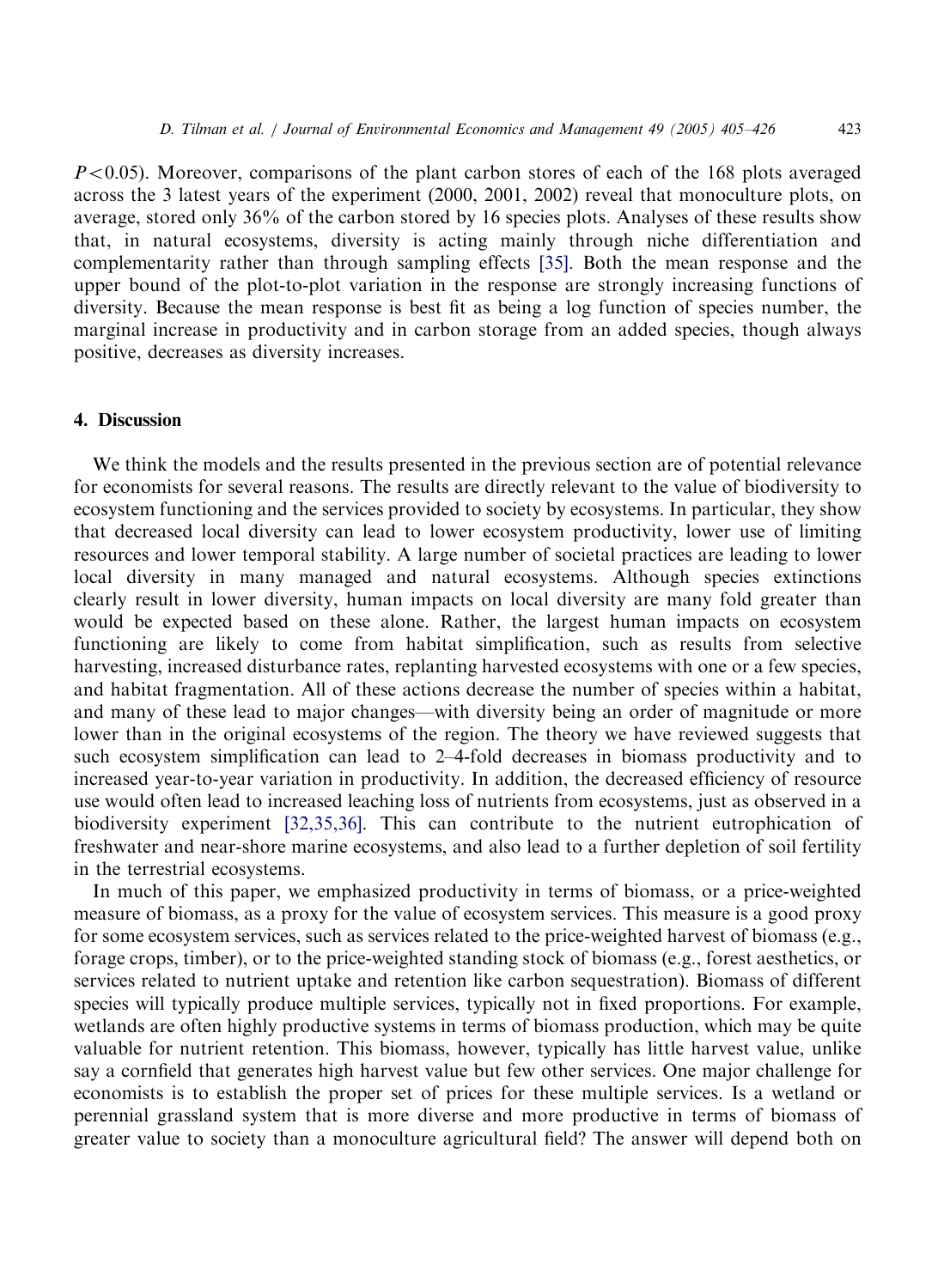<span id="page-19-0"></span>differences in various types of productivity and the prices attached to the various types of productivity.

There is an array of other ecosystem services that are not adequately represented by productivity measures, such as pollination and control of pests. Part of the joint challenge for economists and ecologists is to understand the production of ecological services and quantify these services in a way that can be valued by tools of economics.

The models also describe advances in ecological models that could be readily adapted by economists interested in bio-economic modeling. The models described here do not explicitly incorporate dynamic analysis of the harvest path that is the staple of bio-economic analysis. These models, however, do illustrate the importance of incorporating diversity and species composition effects. Often it is challenging to learn and incorporate advances in other fields. But that should not be the case here. At the heart of the models presented in this paper are competitive consumer–resource interactions among species. Certainly the study of competitive processes is something that is near and dear to the heart of most economists. As shown, interspecies competitio[n ha](#page-21-0)s important effects on the species themselves as well as the overall functioning of ecosystems. To date such competition has not been integrated into bio-economic models used by resource economists with the notable exception of work by Brock and Xepapdeas [3] and Tschirhart [37]. Doing so offers great potential for improving such models.

#### Acknowledgments

We would like to thank seminar participants at the University of Minnesota and the University of Wisconsin and three anonymous referees for valuable comments. We give special thanks to Bob Deacon for his encouragement and editorial advice.

## References

- [1] L.W. Aarssen, High productivity in grassland ecosystems: effected by species diversity or productive species?, Oikos 80 (1997) 183–184.
- [2] R.A. Armstrong, R. McGehee, Competitive exclusion, Amer. Nat. 115 (1980) 151–170.
- [3] W.A. Brock, A. Xepapadeas, Optimal management when species compete for limited resources, J. Environ. Econ. Manage. 44 (2) (2002) 189–220.
- [4] C. Darwin, The Origin of Species by Means of Natural Selection, reprinted by The Modern Library, Random House, New York, 1859.
- [5] D. Finnoff, J. Tschirhart, Protecting an endangered species while harvesting its prey in a general equilibrium ecosystem model, Land Econ 79 (2003) 160–180.
- [6] J.P. Grover, Resource Competition, Chapman & Hall, London, 1997.
- [7] A. Hector, B. Schmid, C. Beierkuhnlein, M.C. Caldeira, M. Diemer, P.G. Dimitrakopoulos, J. Finn, H. Freitas, P.S. Giller, J. Good, R. Harris, P. Högberg, K. Huss-Danell, J. Joshi, A. Jumpponen, C. Körner, P.W. Leadley, M. Loreau, A. Minns, C.P.H. Mulder, G. O'Donovan, S.J. Otway, J.S. Pereira, A. Prinz, D.J. Read, M. Scherer-Lorenzen, E.-D. Schulze, A.-S.D. Siamantziouras, E.M. Spehn, A.C. Terry, A.Y. Troumbis, F.I. Woodward, S. Yachi, J.H. Lawton, 1999, Plant diversity and productivity experiments in European grasslands, Science 286 (1999) 1123–1127.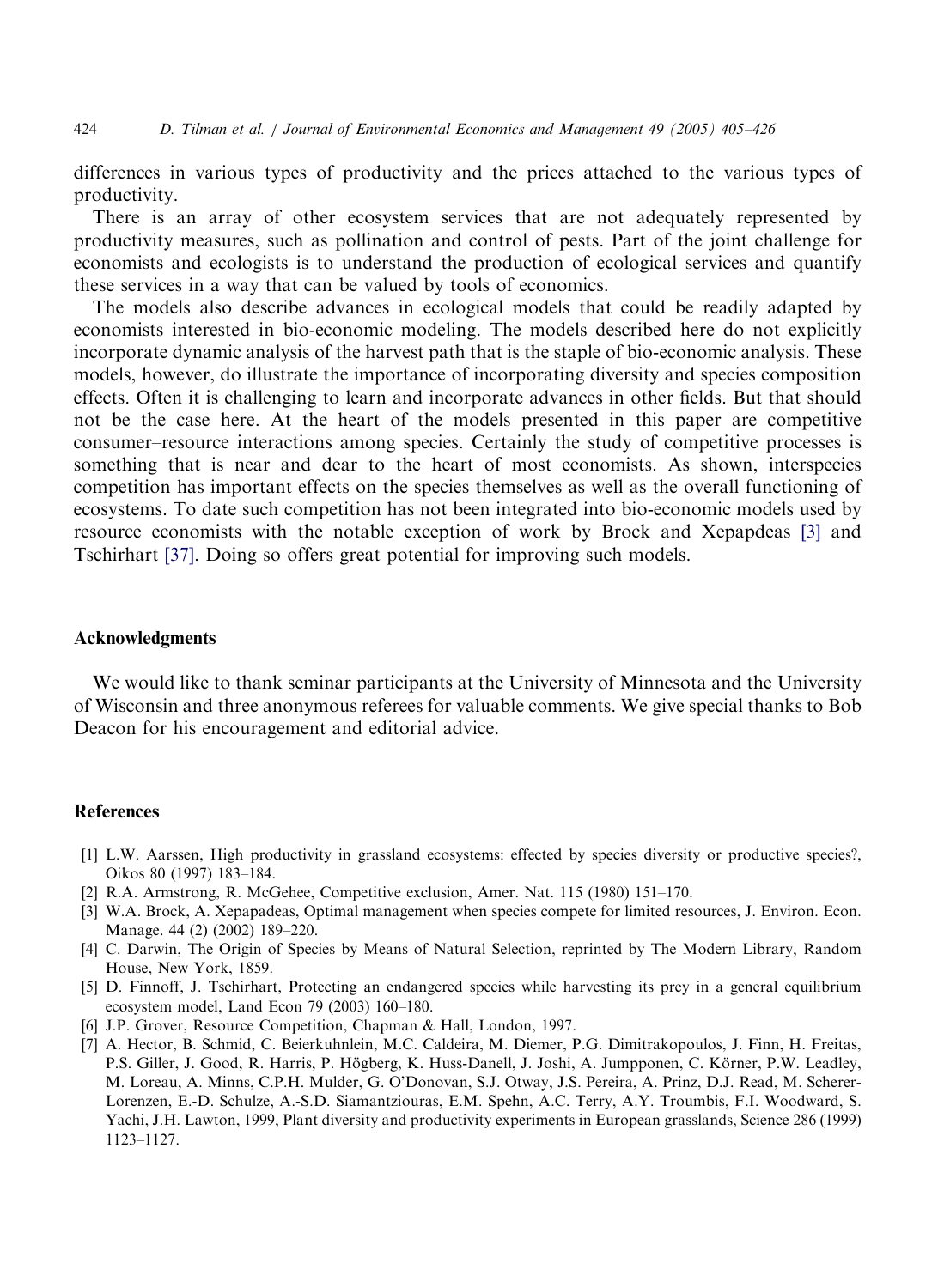- <span id="page-20-0"></span>[8] S.B. Hsu, S.P. Hubbell, P. Waltman, A mathematical theory for single-nutrient competition in continuous cultures of microorganisms, SIAM J. Appl. Math. 32 (1977) 366–383.
- [9] J. Huisman, Population dynamics of light-limited phytoplankton: microcosm experiments, Ecology 80 (1999) 202–210.
- [10] M.A. Huston, Hidden treatments in ecological experiments: reevaluating the ecosystem function of biodiversity, Oecologia 110 (1997) 449–460.
- [11] G.E. Hutchinson, Homage to Santa Rosalia, or why are there so many kinds of animals?, Amer. Nat. 93 (1959) 45–159.
- [12] C.L. Lehman, D. Tilman, Biodiversity, stability, and productivity in competitive communities, Amer. Nat. 156 (2000) 534–552.
- [13] J.A. Leon, D.B. Tumpson, Competition between two species for two complementary or substitutable resources, J. Theoret. Biol. 50 (1975) 185–201.
- [14] S.A. Levin, Mechanisms for the generation and maintenance of diversity in ecological communities, in: R.W. Hiorns, D. Cooke (Eds.), The Mathematical Theory of the Dynamics of Biological Populations II, Academic Press, London, New York, 1981.
- [15] B. Maguire, Niche response structure and the analytical potentials of its relationships to the habitat, Amer. Nat. 107 (1973) 213–246.
- [16] J.M. Maynard-Smith, Evolution and the Theory of Games, Cambridge University Press, Cambridge, 1982.
- [17] S. Polasky, A. Solow, J. Broadus, Searching for uncertain benefits and the conservation of biological diversity, Environ. Resource Econ. 3 (1993) 171–181.
- [18] S. Polasky, A.R. Solow, On the value of a collection of species, J. Environ. Econ. Manage. 29 (2) (1995) 298–303.
- [19] D.J. Rapport, An optimization model of food selection, Amer. Nat. 105 (1971) 575–587.
- [20] P.B. Reich, J. Knops, D. Tilman, J. Craine, D. Ellsworth, M. Tjoelker, T. Lee, D. Wedin, S. Naeem, D. Bahauddin, G. Hendrey, S. Jose, K. Wrage, J. Goth, W. Bengston, Plant diversity enhances ecosystem responses to elevated  $CO<sub>2</sub>$  and nitrogen deposition, Nature 410 (2001) 809–810.
- [21] J. Sanchirico, J. Wilen, Bioeconomics of spatial exploitation in a patchy environment, J. Environ. Econ. Manage. 37 (2) (1999) 129–150.
- [22] R.D. Simpson, R.A. Sedjo, J.W. Reid, Valuing biodiversity for use in pharmaceutical research, J. Polit. Economy 104 (1996) 163–185.
- [23] A. Smith, An Inquiry into the Nature and Causes of the Wealth of Nations, Whitestone, Dublin, 1776.
- [24] V.L. Smith, Economics of production from natural resources, Amer. Econ. Rev. 58 (1968) 409–431.
- [25] A. Solow, S. Polasky, Measuring biological diversity, Environ. Ecol. Statist. 1 (2) (1994) 95–107.
- [26] D. Tilman, Ecological competition between algae: experimental confirmation of resource-based competition theory, Science 192 (1976) 463–465.
- [27] D. Tilman, Resources: a graphical–mechanistic approach to competition and predation, Amer. Nat. 116 (1980) 362–393.
- [28] D. Tilman, Resource Competition and Community Structure, Monographs in Population Biology, Princeton University Press, Princeton, NJ, 1982.
- [29] D. Tilman, Plant Strategies and the Dynamics and Structure of Plant Communities, Princeton University Press, Princeton, NJ, 1988.
- [30] D. Tilman, Biodiversity: population versus ecosystem stability, Ecology 77 (3) (1996) 350–363.
- [31] D. Tilman, The ecological consequences of changes in biodiversity: a search for general principles, Ecology 80 (1999) 1455–1474.
- [32] D. Tilman, J. Knops, D. Wedin, P. Reich, M. Ritchie, E. Siemann, The influence of functional diversity and composition on ecosystem processes, Science 277 (1997) 1300–1302.
- [33] D. Tilman, C.L. Lehman, K.T. Thomson, Plant diversity and ecosystem productivity: theoretical considerations, Proc. Natl. Acad. Sci. 94 (1997) 1857–1861.
- [34] D. Tilman, S. Pacala, The maintenance of species richness in plant communities, in: R.E. Ricklefs, D. Schluter (Eds.), Species Diversity in Ecological Communities, University of Chicago Press, Chicago, 1993.
- [35] D. Tilman, P.B. Reich, J. Knops, D. Wedin, T. Mielke, C. Lehman, Diversity and productivity in a long-term grassland experiment, Science 294 (2001) 843–845.